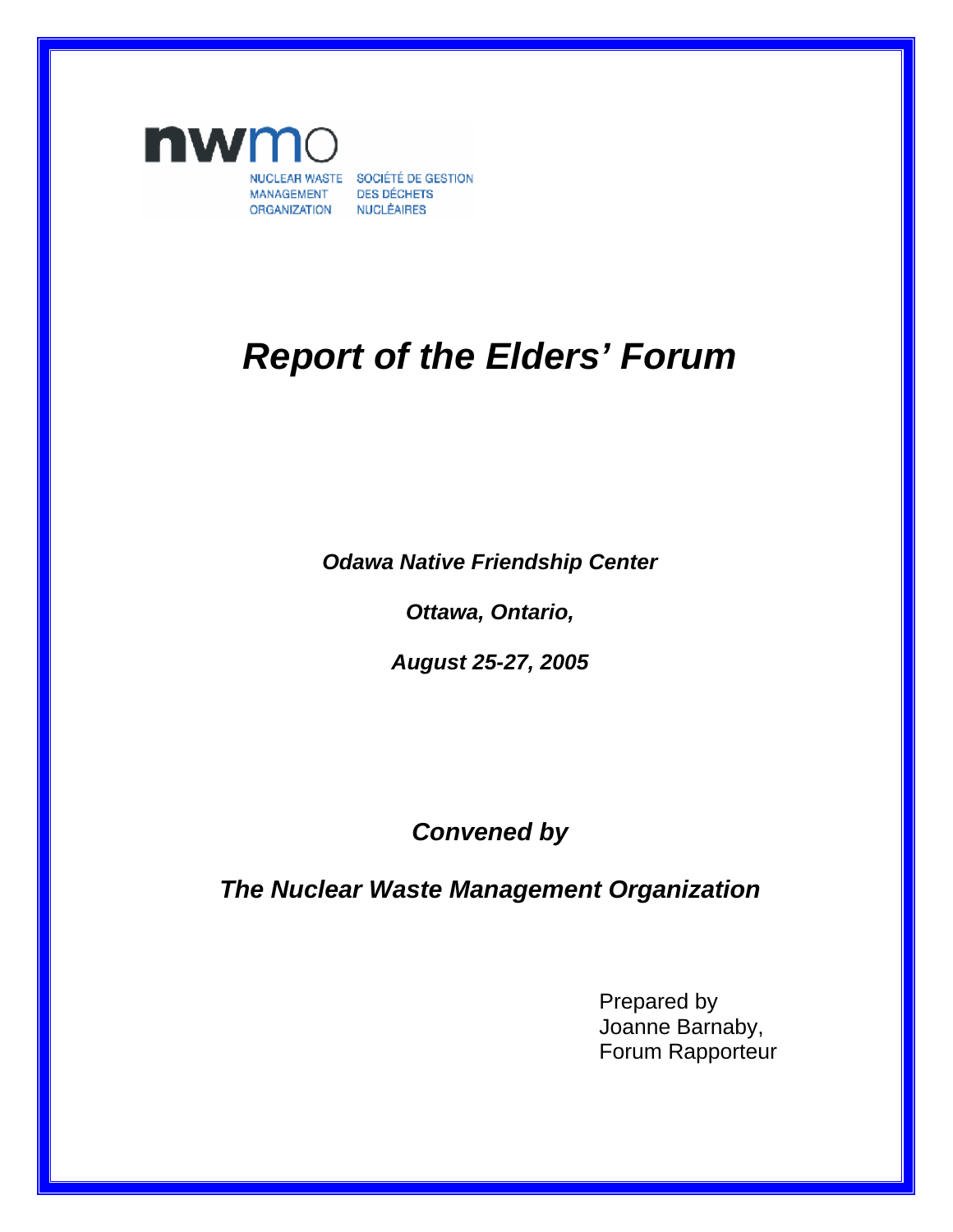## *Contents*

|                                                                               | Page                                                                                                                                                                                                                                                                                       |
|-------------------------------------------------------------------------------|--------------------------------------------------------------------------------------------------------------------------------------------------------------------------------------------------------------------------------------------------------------------------------------------|
|                                                                               | 3                                                                                                                                                                                                                                                                                          |
|                                                                               | 5                                                                                                                                                                                                                                                                                          |
|                                                                               | 6                                                                                                                                                                                                                                                                                          |
|                                                                               | 7                                                                                                                                                                                                                                                                                          |
|                                                                               | 7                                                                                                                                                                                                                                                                                          |
|                                                                               | 8                                                                                                                                                                                                                                                                                          |
| Aboriginal Traditional Knowledge and<br>Western Science; Spirituality is Key. | 9                                                                                                                                                                                                                                                                                          |
|                                                                               | 10                                                                                                                                                                                                                                                                                         |
|                                                                               | 11                                                                                                                                                                                                                                                                                         |
|                                                                               |                                                                                                                                                                                                                                                                                            |
|                                                                               | 2. Meeting Protocol<br>3. The Importance of Traditional Teachings and Prophecy<br>4. Overarching Themes Emerging<br>Theme 1. There is a Need for Education<br>Theme 2. There is a Need for Continuity<br>Theme 3. There is a Need for a Partnership Between<br>5. Specific Recommendations |

### Appendix 1. List of Participants

Appendix 2. Summary of Participants' Comments

Appendix 3. NWMO PowerPoint Presentation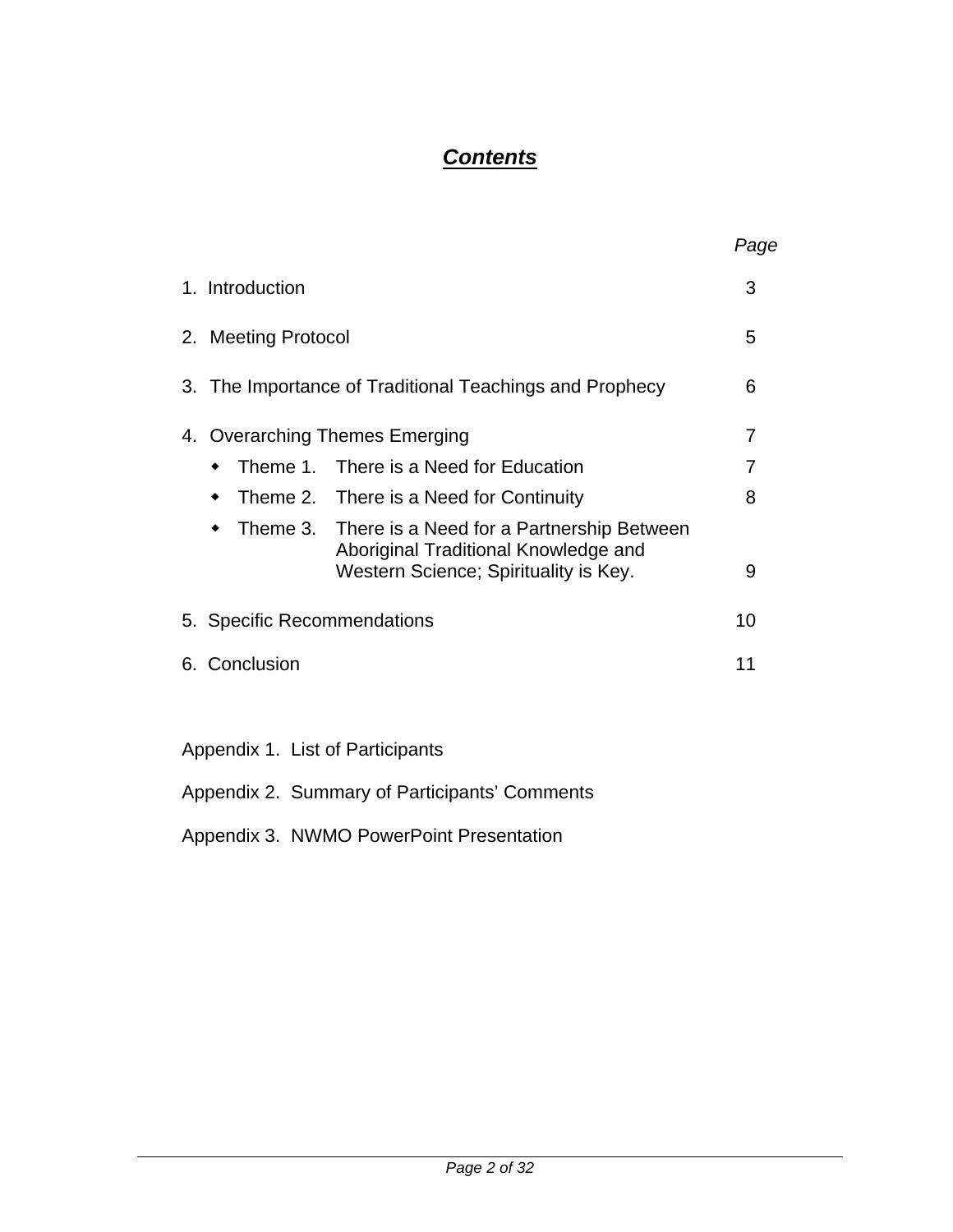# *NWMO Elders' Forum*

## **1. Introduction**

 $\overline{a}$ 

Since its inception in late 2003, the NWMO has sought dialogue with Canada's Aboriginal community regarding how Canada should best manage its used nuclear fuel over the long term. This "Aboriginal Dialogue" has been in addition to a broad program of engagement involving Canadians from all walks of life.

Throughout the Aboriginal Dialogue, NWMO's goal has been "to build the needed foundation for a long-term, positive relationship between NWMO and the aboriginal people of Canada." Agreements with 15 Aboriginal organizations – national, regional, and local – led to discussions involving several thousand Aboriginal people. In all cases, the support provided by the NWMO was used by the organizations to design and implement discussions by Aboriginal people for themselves. From the perspective of the NWMO, the intent was and is to exercise best possible effort, motivated by a need to generate understanding and open the door to collaboration in the addressing the issues facing the NWMO.

Throughout the Aboriginal Dialogue there has been a consistent call to bring Aboriginal Traditional Knowledge to bear as an equal partner to "western science." Early on in its process (September 24-25, 2003 in Saskatoon)<sup>1</sup>, NWMO convened a Traditional Knowledge Workshop from which emerged a set of insights that were fed into deliberations of the NWMO Round Table on Ethics that led to development of an Ethical and Social Framework for testing any proposed long-term approach to managing used nuclear fuel over the long term.

However, the process of bringing Aboriginal Elders and their knowledge into deliberations is a long-term and continuous one. How best to achieve an effective working partnership between Aboriginal Traditional knowledge and western science is not well understood and all concerned, including and in particular the NWMO, have much to learn on this front.

As one important step in this continuing process, the NWMO convened an Elders' Forum in Ottawa, August 25 – 27, 2005.

<sup>&</sup>lt;sup>1</sup> Barnaby, Joanne, 2003. Drawing on Aboriginal Wisdom – A Report on the Traditional Knowledge Workshop held September 24-25, 2003 in Saskatoon. NWMO Workshop Report 8-3. Available at http://www.nwmo.ca/Default.aspx?DN=285,282,199,20,1,Documents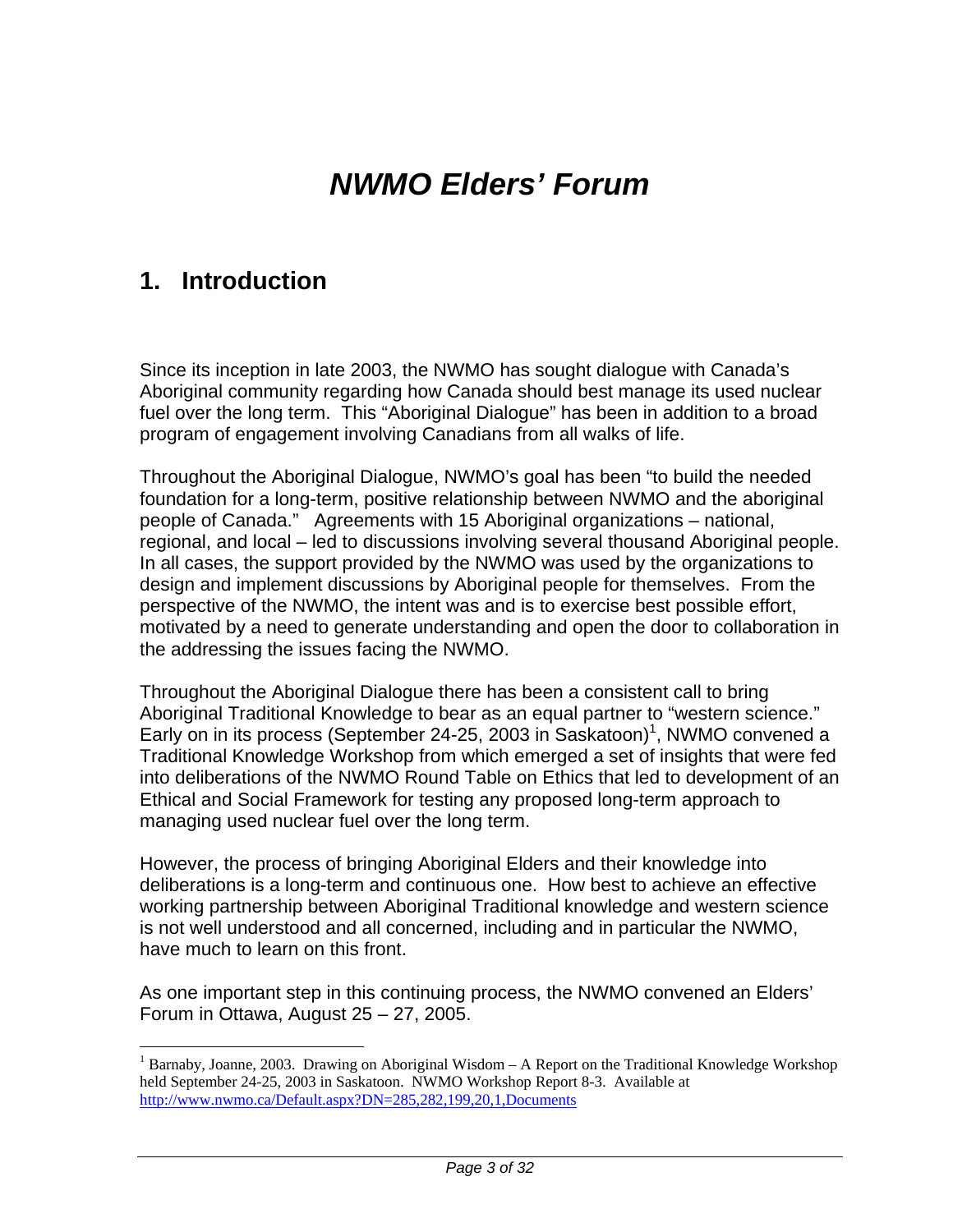Participants were drawn from across the country and included the complete spectrum of Canada's Aboriginal community. In total, 48 individuals participated including 23 Elders, 19 "young" people named by the Elders in a support role, a special translator (Inuktitut) and five individuals from the Nuclear Waste Management Organization.

The invitation protocol involved asking the local, regional, and national organizations who had received support from the NWMO, to suggest Elders that would participate. Elders were then invited, should they wish, to name a young person who could accompany them in a support role.

This report summarizes the results of the Forum. A complete list of participants is included in Appendix 1.

The report is written in a manner that will assist non-aboriginal peoples' to understand what was said while also satisfying participants' need to accurately reflect their understanding of what was communicated. Prior to finalization and to ensure accuracy, the draft report was reviewed by all participants.

The Forum did not follow a pre-set agenda, rather at the request of the Elders; it followed an aboriginal tradition of a 'sharing circle'. In such a circle, each person at the table in turn has the opportunity to offer her or his observations and insights. The circle was completed twice, once to offer initial observations and once to provide insight on the NWMO's work and the engagement of Aboriginal people in the future. At the end of the first circle, a presentation from NWMO was offered that described its work and draft recommendation. A sequential record of each individual's comments is included in Appendix 2, the NWMO Presentation is found in Appendix 3.

This report was synthesized immediately following the Forum. It is organized in a simple format aimed at highlighting the key messages and ideas for moving dialogue between the NWMO and the Aboriginal community forward. In this sense, it is not a "typical" conference report. Following this introduction, Section 2 provides a brief comment on the protocol of the meeting. Section 3 then addresses the importance of Traditional Teachings and Prophecy. Three overarching themes that emerged during the Forum are highlighted in Section 4. In Section 5, concrete recommendations that arose during the Forum are listed to ensure that progress over time can be monitored and assessed. A final concluding note is offered in Section 6.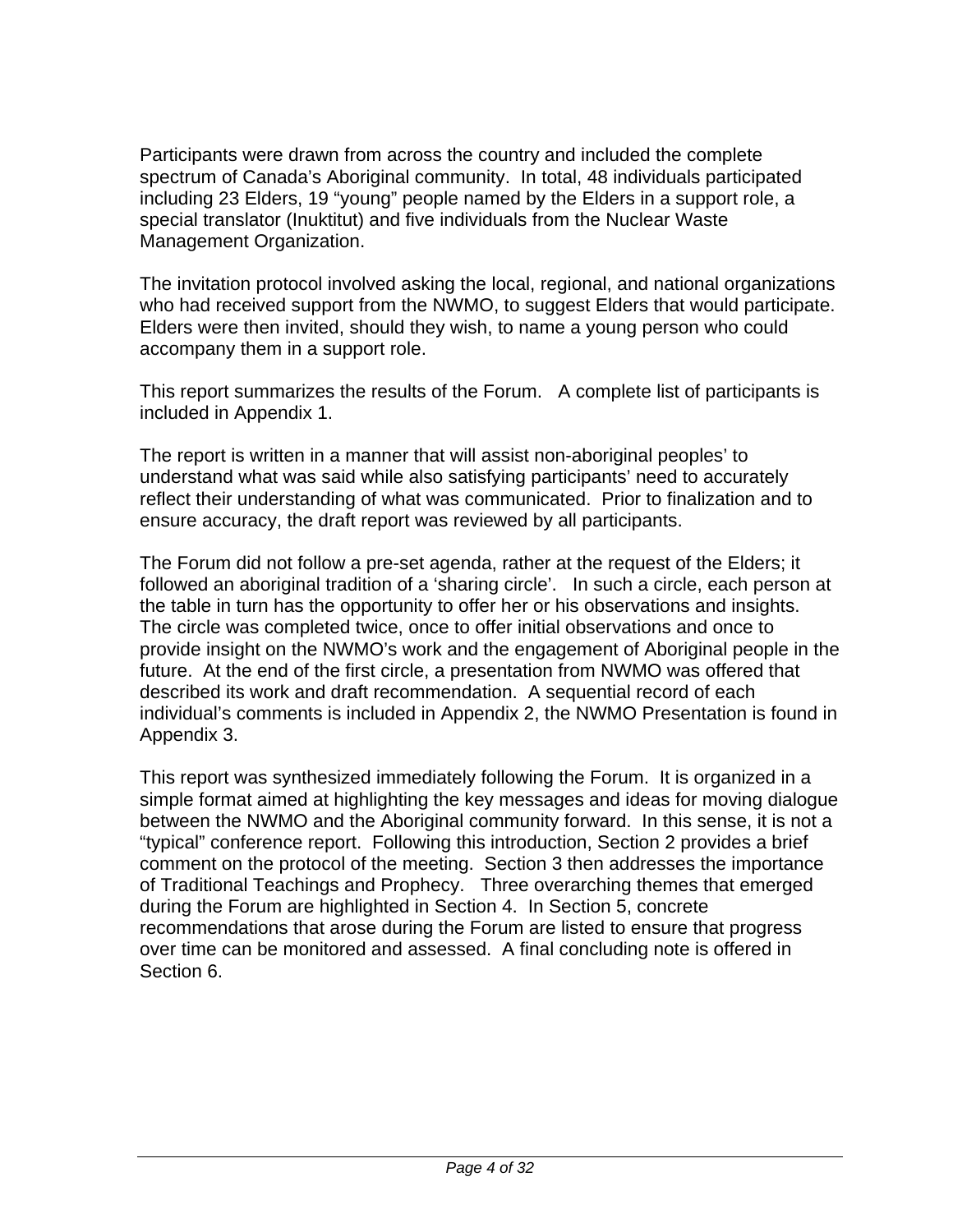## **2. Forum Protocol**

Below are listed ten assertions or "principles" that served as a protocol to guide the Forum<sup>2</sup>. These principles were discussed at the beginning of the Forum and refined following discussion with participants.

### **Forum Protocol**

#### **Our intent is:**

- 1. To explore, not negotiate;
- 2. To share, not to decide;
- 3. To inform and to seek advice;
- 4. To understand the diversity of perspectives and build relationships;
- 5. To consider how to widen the network of connections with which NWMO will need to build linkages;
- 6. To seek identification of areas of common ground, of differences and the various underlying reasons; and
- 7. To respect that participation and contributions are not to be seen as an endorsement by any participant of the NWMO project (or any specific outcome of it).

#### **Attribution of comments:**

8. The Forum agreed that in general a record should be maintained in which comments should be attributed to those who offered them.

#### **Notes**

 $\overline{a}$ 

- 9. Notes will be prepared from the Forum and shared with the full group prior to finalization. Notes shall typically be of a summary nature and will include a list of participants.
- 10. Any notes prepared should include these principles at the beginning.

 $2$  These principles are modified from a set that was first articulated by Glenn Sigurdson, CSE Group Vancouver, B.C. based on many years of experience at creating effective dialogue.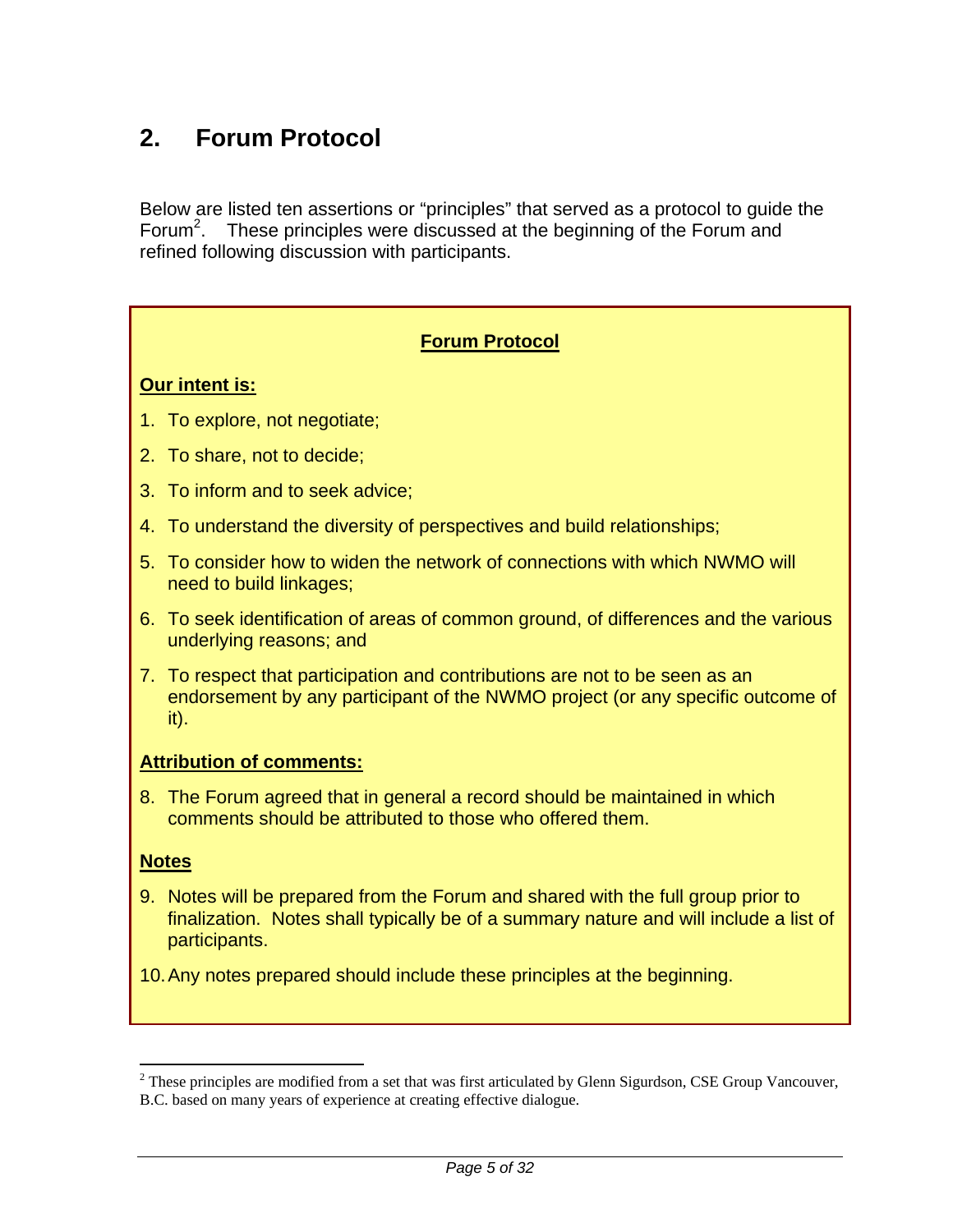## **3. The Importance of Traditional Teachings and Prophecy**

Many participants of the Forum made reference to the importance of Traditional Teachings and Prophecy. The following comments provide an overview of thoughts that were expressed but fall far short of providing the depth of understanding that has evolved over the centuries. Expression of these ideas here is meant to serve as an opening that will require follow-up as this dialogue proceeds in the future.

A key concept that was touched on and that is contained in many Aboriginal teachings around the world, addresses the roles and responsibilities of the peoples of the world. This is reflected in a variety of ways including the 'medicine wheel' and the 'the teachings of the Drum'. The four colours contained in these teaching symbols include yellow, black, white and red. Among other things, these colours represent peoples of Mother Earth as follows;

**Yellow** – Peoples of Asian descent who have knowledge and responsibilities for air – this is reflected in such distinct cultural practices such as 'chi' and energy transmitted through the air;

**Black** – Peoples of African descent who have knowledge and responsibilities for water- this is evident in their ability in some cases to survive in an inhospitable dry climate where there is little water;

**White** – Peoples of European descent who have knowledge and responsibilities for fire – this is reflected in their ability to understand and produce energy such as electricity and motorized technology; and

**Red** – Peoples of Turtle Island or North America who have responsibility for the earth – this is reflected in the many cultural values and teachings that reflect a relationship with the earth as 'Mother earth.'

Participants to the Forum also shared and identified common elements among their respective prophecies. Commonalities include:

- The understanding that the world will be facing major change and that the economic and technological systems we depend on today will break down;
- The four peoples of the world must work together to find solutions building on their respective knowledge and strengths if anyone is to survive;
- While much of what we know today will be lost, there will be survivors and they will need to exercise and practice the basic knowledge of all four cultures in a collective format unimpeded by racism or other negative attitudes; and
- There are clear signs of strain in today's world that suggest system breakdown including war; climate change; extreme storms; diseased fish and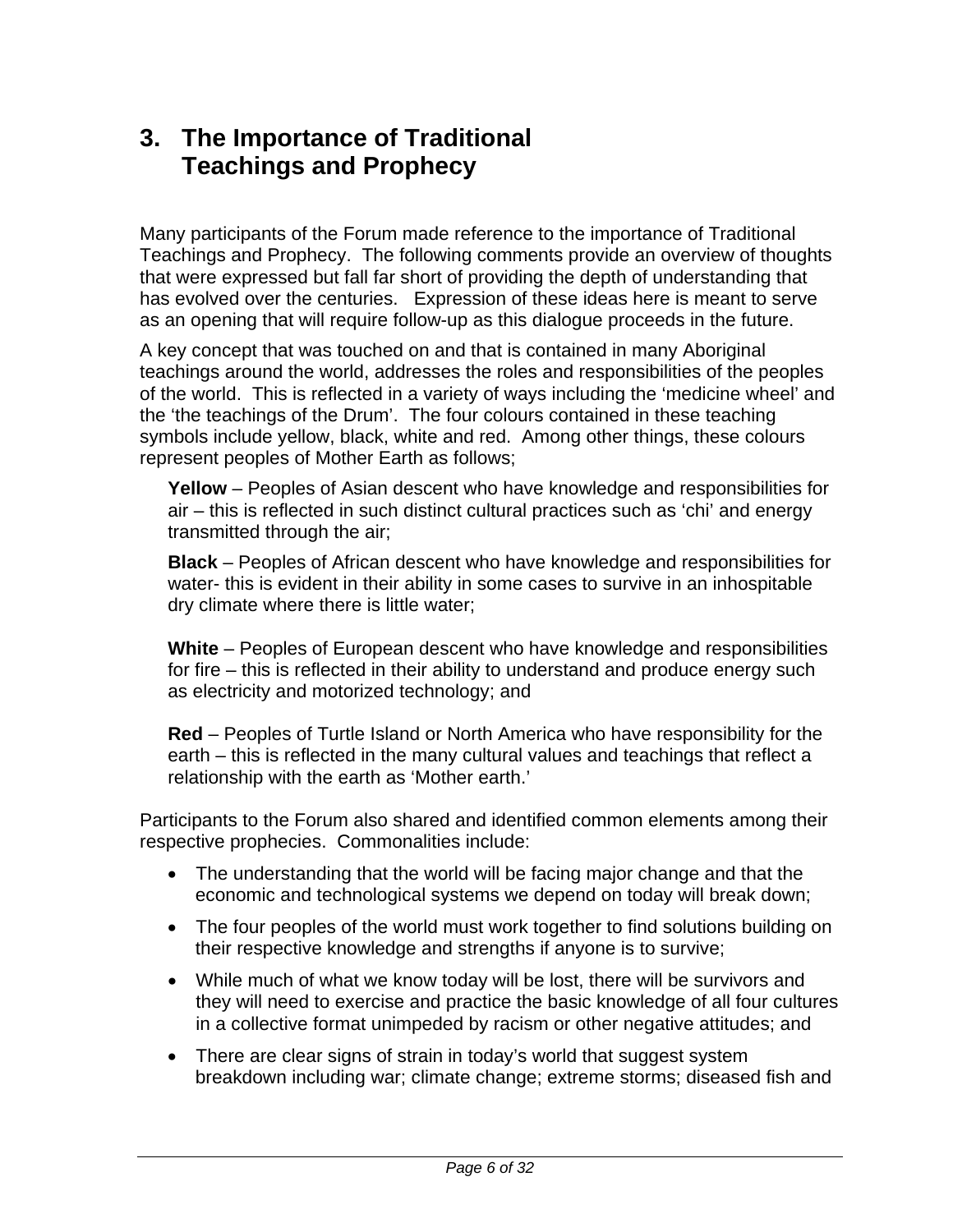animals, contaminated air, water and land; trees dying from the top down; extensive forest fires; and major industrial accidents (the nuclear and chemical plant accidents are examples);

It is in the above context that the world today is seen and understood by many aboriginal peoples. This context raises both fear and trepidation for the generations who will be alive when this period starts. It points to the importance aboriginal people still place on survival skills.

One elder did point out that there could be other better options for mother earth and the human race but that we would need to change, NOW. All the Elders agreed that they were not overly optimistic

This context however, provides the basis and motivation for many to participate actively in addressing the needs and challenges now. This commitment was apparent among elders and youth alike. Many expressed the desire to learn more and continue sharing their own traditional knowledge to find solutions together with other peoples, including as they termed it 'the complex question of nuclear waste'. Participating with others to address the challenges now is a means to exercise their traditional responsibilities for taking care of mother earth.

## **4. Overarching Themes Emerging**

### *Theme 1. There is a Need for More Education*

Elders and youth expressed a desire to learn more about a full range of matters related to nuclear energy including:

- the extraction and processing of uranium;
- the operations and design of power plants;
- the current storage of waste;
- the options being considered for its management; and
- the risks associated with each of these options.

They emphasized the importance of making this information available in a culturally appropriate manner using a lot of visual aids, fostering site visits, translating information into their languages and making it available at the community level. This information and education will increase their capacity to contribute to the challenges and make responsible assessments of the options available. Youth and elders talked about the importance of sharing what they learn with others and to contribute to the education of their communities.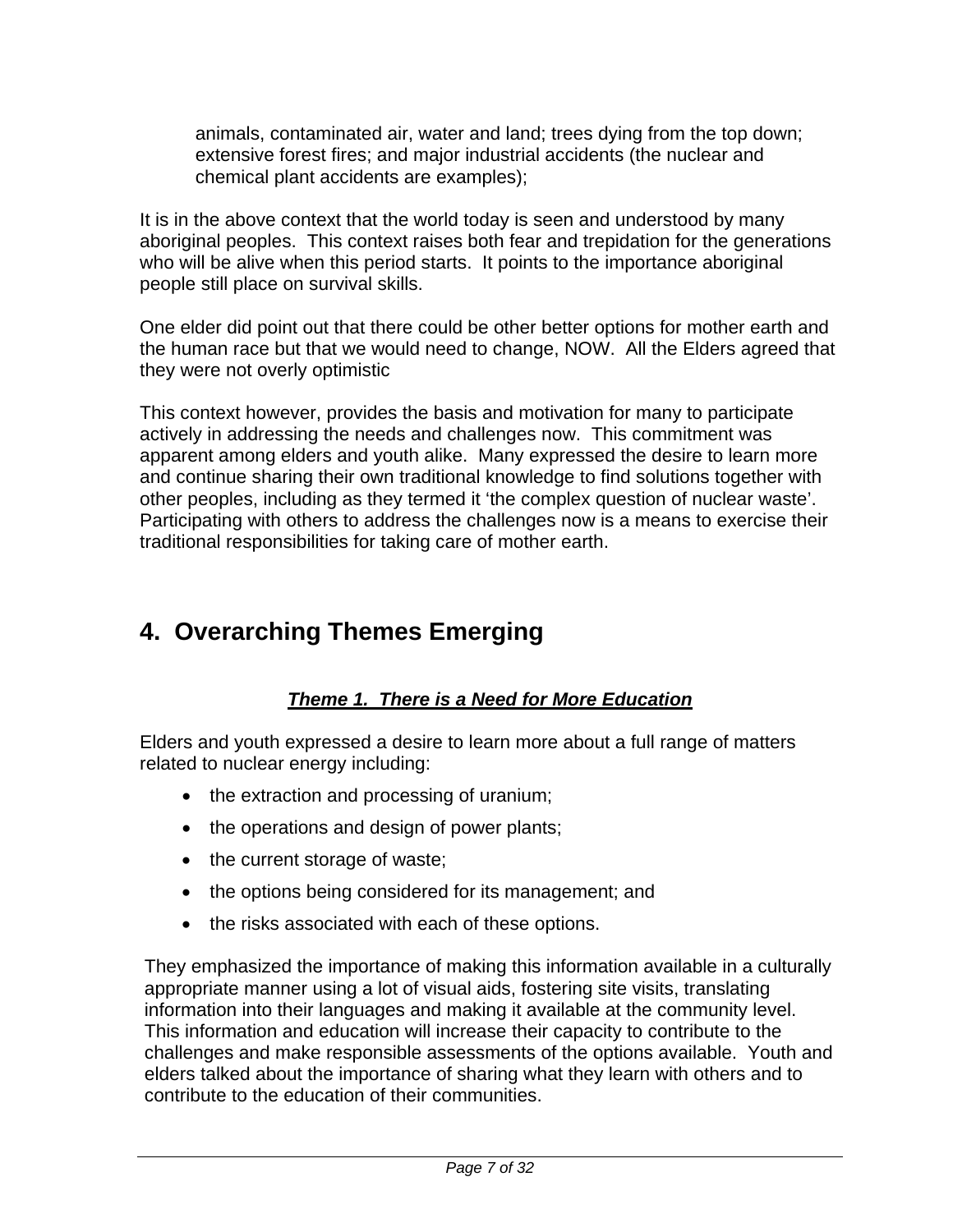Elders repeatedly stated their willingness and commitment to educating nonaboriginal people about Aboriginal Traditional knowledge and understandings. They voiced a hope that such sharing would help change practices that have lead to the current problems while contributing to the design of lasting solutions. An appreciation of the importance of communicating and sharing spiritual beliefs and understandings was viewed as an integral part of this. Further the Elders were emphatic that their Traditional Knowledge be considered a partner with Western Science and given equal weight.

Young people voiced the importance of renewing traditional stewardship responsibilities in aboriginal communities and practicing these responsibilities at the individual, community as well as national levels and challenged all aboriginal communities to take steps to keep their environments clean.

Youth participants demonstrated the importance of raising awareness of all youth about nuclear waste and its management. This generation is overwhelmed with information and with fear about all sorts of horrific events globally that it will take special efforts to give them a sense of hope that something can be done about this issue. The youth participating in this forum need to be provided with the opportunity to help shape the steps taken to reach out to other youth and to contribute in the broader discussions.

The idea of establishing a NWMO scholarship fund to foster education in natural and social sciences, in traditional knowledge and in technology development fields received support from many.

### *Theme 2. There is a Need for Continuity*

The Forum recognized that the challenge of managing nuclear waste was long term. They stressed the importance of continuity to build on the work to date to engage aboriginal peoples now and into the future. Several ideas on how to achieve this were raised and included adding Aboriginal members to the current NWMO Advisory Council, re-convening this Forum on a regular basis, and seeking representation from this Forum to act as a committee or advisory group to work with NWMO staff between meetings of the Forum.

All participants expressed appreciation to the NWMO for bringing them together and providing the opportunity for them to learn and share. They recognized the rare opportunity that it presents for youth and elders to work together on matters of importance to all of Canada now and for future generations. They also articulated the importance of the cultural sensitivity demonstrated by the NWMO in the tone and flexibility with which the meeting was carried out.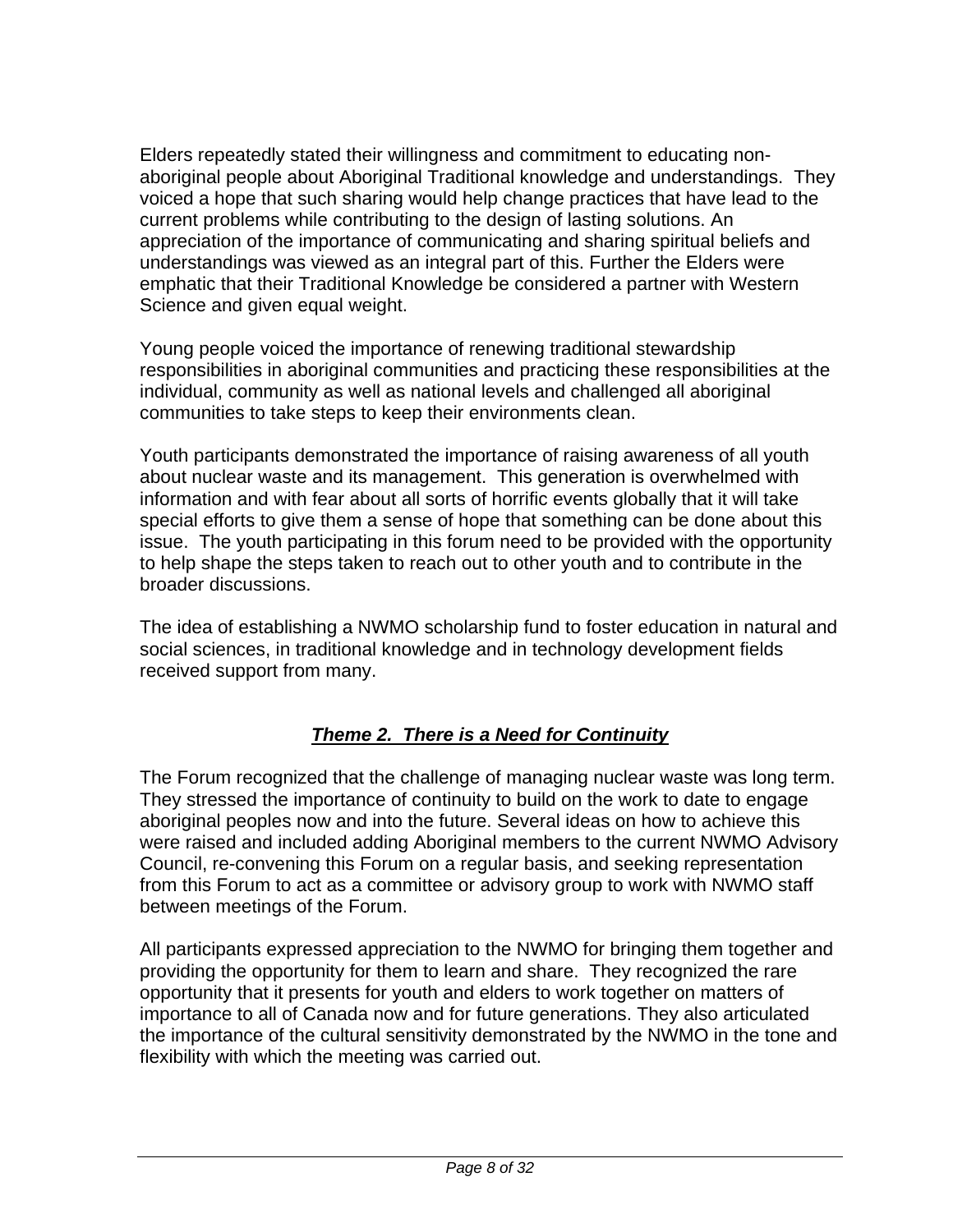### *Theme 3. There is a Need for a Partnership Between Aboriginal Traditional Knowledge and Western Science; Spirituality is Key*

Elders expressed belief that traditional knowledge is very relevant to the challenges of nuclear waste management. While they do not have a history of producing or managing nuclear waste, they do have management practices that could be used to deal with the challenge and to prevent further problems in the future. NWMO is encouraged to review the results of its Traditional Knowledge Workshop and to build on these results. Aboriginal management practices would not allow for the production of wastes in the first place unless an accepted approach to their management was in place. Forum participants want to engage Canada in the discussion about continuing the production of waste that cannot be effectively managed.

Many recommendations from the Traditional Knowledge Workshop, if implemented would increase access to traditional knowledge in a manner that is respectful and appropriate. The Forum spoke about the importance of cultural protocols addressing research and ensuring protection of intellectual property in the process of working with traditional knowledge. Forum participants are prepared to provide further guidance in these matters building on the results of the workshop.

Through out the Forum, participants emphasized their belief that Aboriginal Traditional Knowledge and western science should see themselves as partners – separate but running in parallel and mutually supportive tracks.

An aspect of traditional knowledge that participants emphasized that is distinct and central to their knowledge system is the role of spiritual beliefs and practices. These beliefs are the fabric of their society and the Elders displayed pride and much respect when discussing spiritual matters. They encourage the NWMO to acknowledge these beliefs and in doing so, gain an appreciation of their relevance.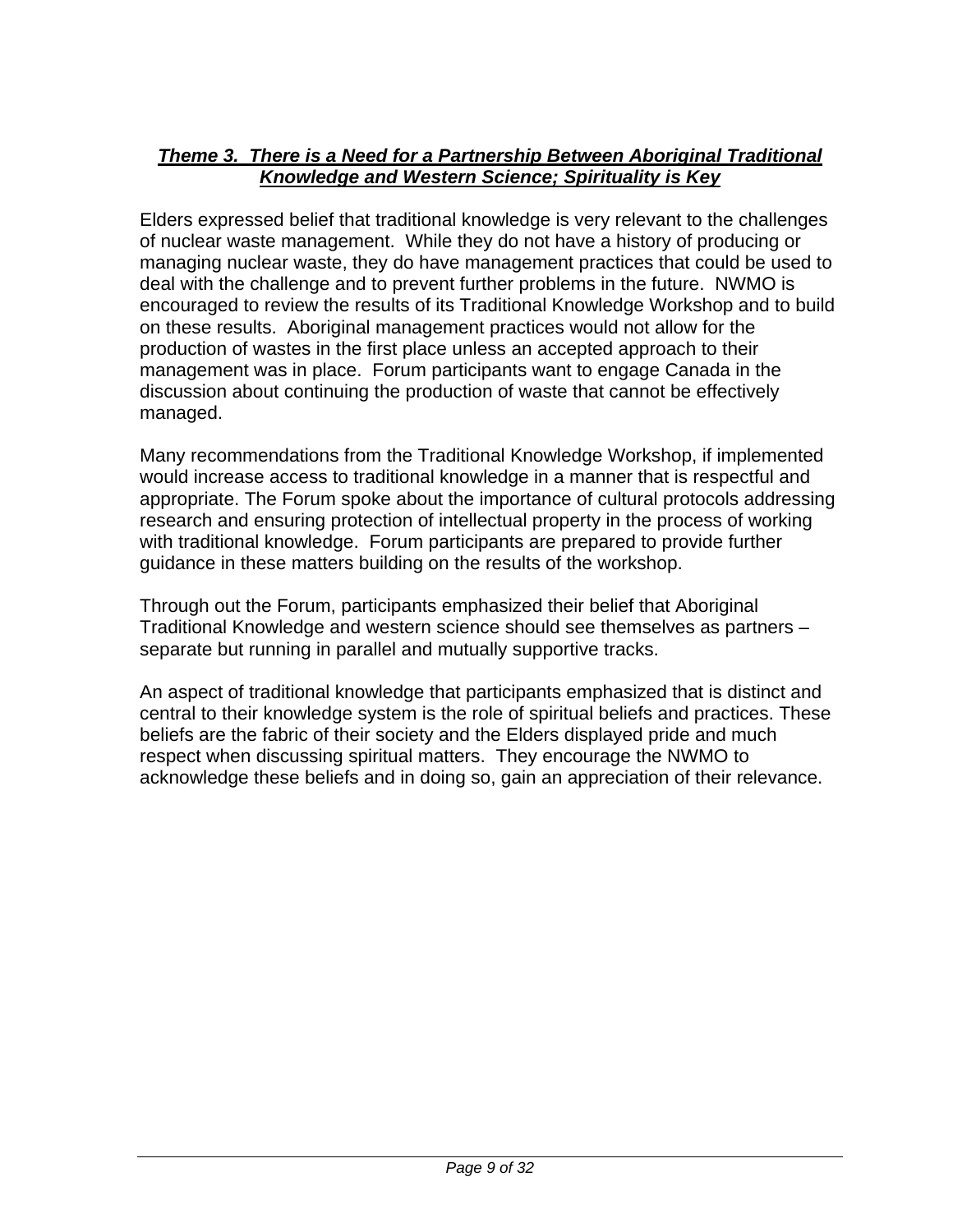## **5. Specific Recommendations**

- 9 **Consultation.** NWMO should affirm to Canada and Aboriginal Governments that discussion to date does not constitute 'consultation with aboriginal peoples' as required by law
- $\checkmark$  **Parallel Presentation.** The respective principles and values of Aboriginal and Non-aboriginal peoples should be presented side by side to reflect mutual respect for cultural perspectives;
- $\checkmark$  Stand Alone Aboriginal Report Needed. A stand alone report summarizing all of the activities to engage aboriginal peoples to date should be published and made available to Aboriginal communities and to Parliament;
- 9 **Elders' Forum Should Continue.** The Elders' Forum should continue into the future as a primary vehicle to address the cross section of perspectives of Inuit, Métis, First Nation, Non-status, Women, Elders and Youth needed to address the challenges faced by the NWMO. A Forum that includes elders and youth, men and women together, is extremely important;
- 9 **Ongoing National Aboriginal Advisory Committee Should be Established.** An ongoing national Aboriginal advisory committee to the NWMO made up of participants from this Forum should be struck to assist with planning and policy needs;
- $\checkmark$  Aboriginal Scholarships Should be Created. A scholarship fund should be established to encourage Aboriginal youth to further their education in the natural sciences, traditional knowledge, the social sciences and in technological development fields;
- 9 **Culturally Appropriate Communications Needed.** Culturally relevant materials to use in the education of aboriginal communities should be developed collaboratively between the NWMO and Aboriginal people. Issues that should be addressed include: the extraction and processing of uranium, the design and functions of nuclear power plants, the current storage and treatment of nuclear waste, the risks associated with each of these activities and the options under consideration;
- 9 **Grass Roots Focus in the Future.** The ongoing NWMO dialogue should focus on aboriginal participation at the grass roots level while encouraging governmental support for National and Regional Aboriginal governments to provide technical and liaison support to communities;
- $\checkmark$  Integrity. The NWMO should operate from a place of integrity by maintaining an open and honest relationship with aboriginal communities on all matters and in particular with the question of storage sites; the good practices established in this Forum should be built upon.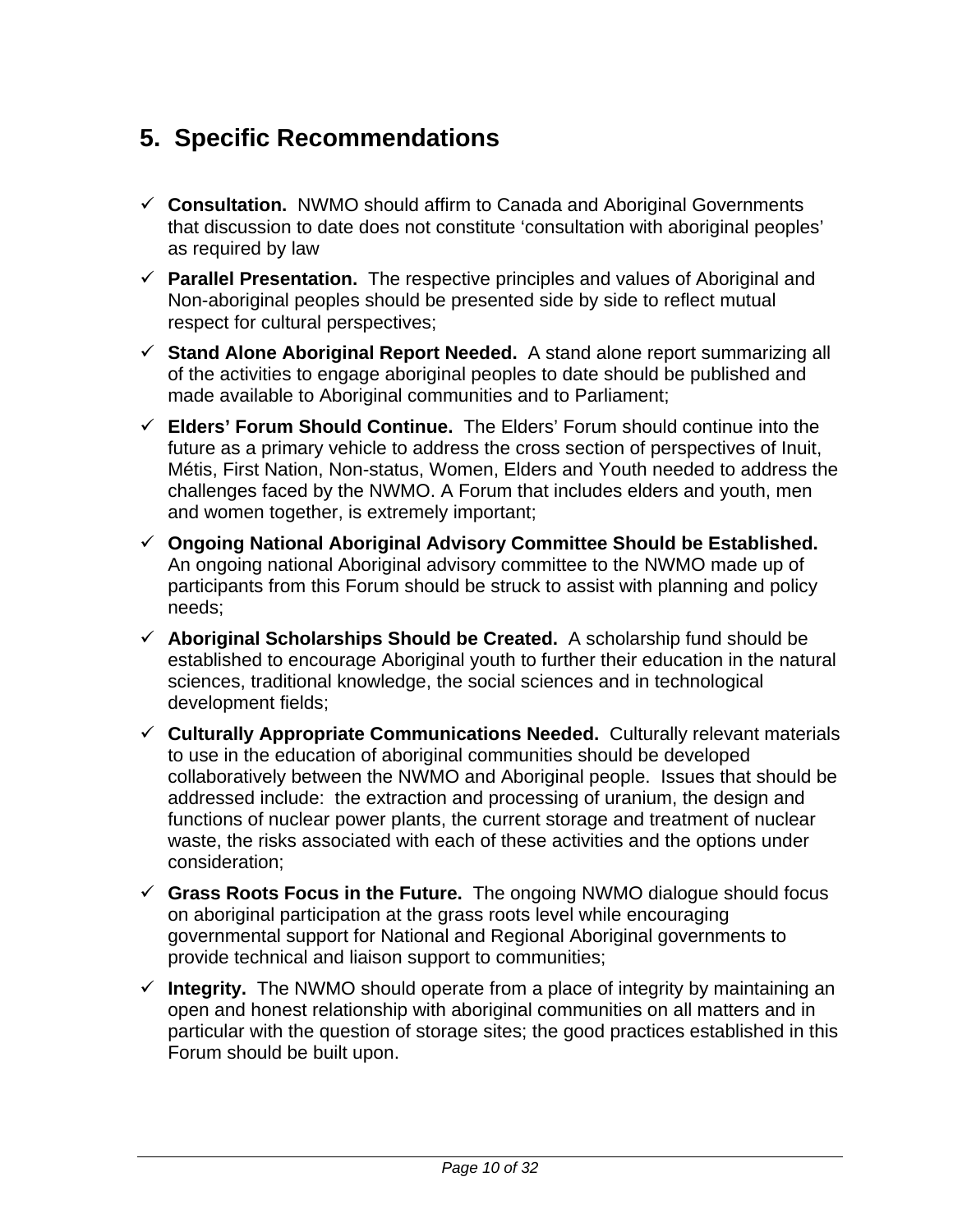## **6. Conclusion**

The traditional offering of tobacco and sweet grass at the beginning of the Forum to participants while asking for their assistance in helping to find solutions was recognized as demonstrating respect and greatly appreciated. It signals a willingness to respectfully seek the wisdom of aboriginal peoples in meeting the challenges the NWMO faces. Aboriginal people want to feel secure about the intentions and integrity of NWMO, and they want to help create solutions. This Forum provides a good start to building a trusting and lasting relationship that is based on mutual respect and co-existence. Participants look forward to reviewing progress made and to working together in the years ahead.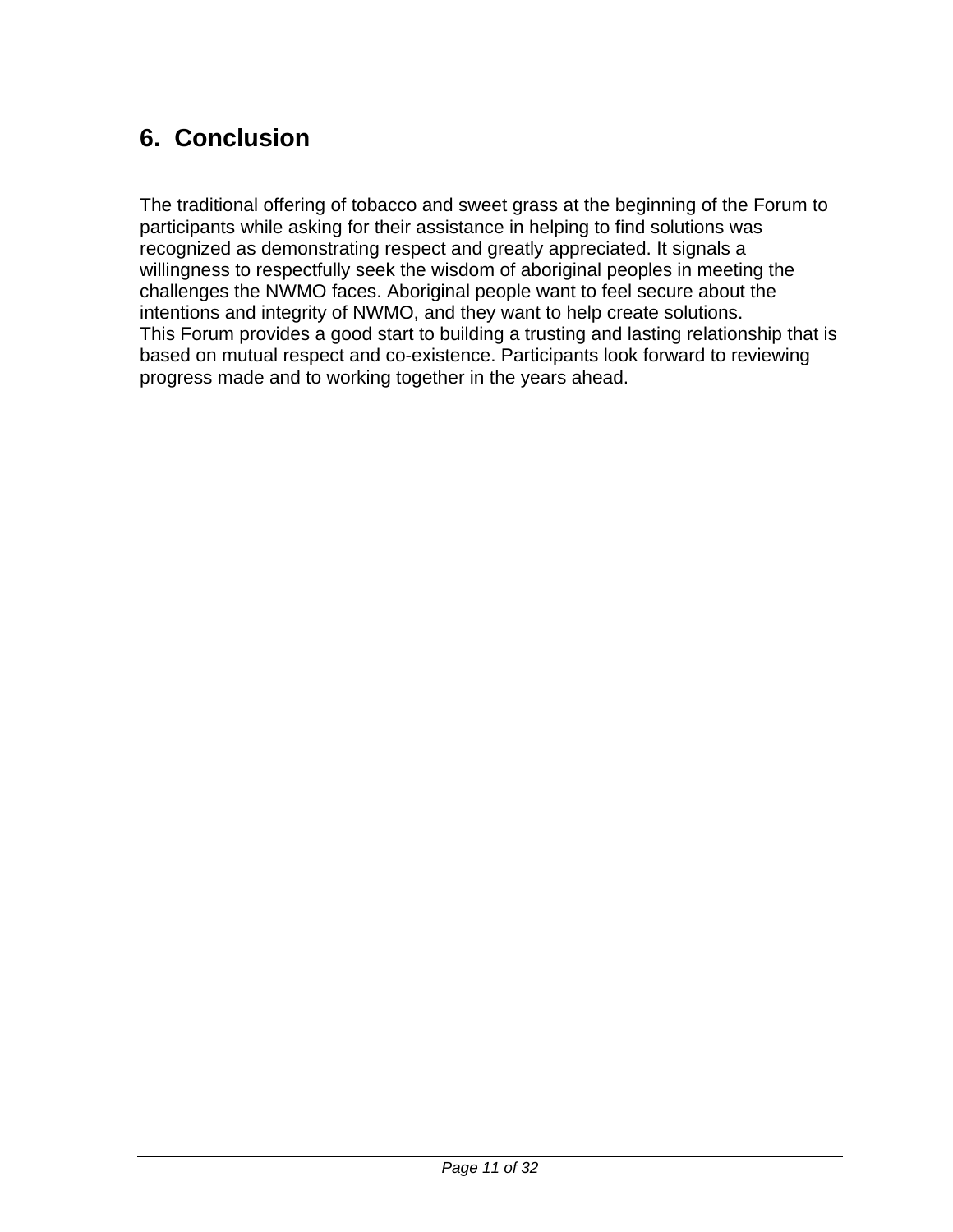# **Appendix 1**

# **Aboriginal Elders and Youth Forum**

# **List of Participants**

| <b>Last Name</b>     | <b>First Name</b> | <b>Recommending Organization</b>                                       |
|----------------------|-------------------|------------------------------------------------------------------------|
| 1. Akeeagok          | P J               | Inuit Tapiriit Kanatami (ITK)                                          |
| 2. Angiyou           | Eli               | Inuit Tapiriit Kanatami (ITK)                                          |
| 3. Angnakak          | Sharon            | Pauktuutit Inuit Women's                                               |
|                      |                   | Association                                                            |
| 4. Atlookan          | Cindy (Jayne)     | <b>Eabametoong First Nation</b>                                        |
| 5. Augustine         | Donna             | <b>Native Women's Association of</b>                                   |
|                      |                   | Canada (NWAC)                                                          |
| 6. Bear              | Gwen              | <b>Union of New Brunswick</b>                                          |
|                      |                   | <b>Indians (UNBI)</b>                                                  |
| 7. Boyce             | John              | <b>Eabametoong First Nation</b>                                        |
| 8. Corrigal          | Jansen            | Sakitawak Métis Nation                                                 |
| 9. Courchene         | <b>Elmer</b>      | <b>Assembly of First Nations (AFN)</b>                                 |
| 10.Crowe             | John              | <b>Alderville First Nation</b>                                         |
| 11. Bercier          | Jesse             | Métis National Council (MNC)                                           |
| 12.Flett             | <b>Bill</b>       | Métis National Council (MNC)                                           |
| 13.Gardiner          | <b>Angus</b>      | Sakitawak Métis Nation                                                 |
| 14.LaBillois         | <b>Margaret</b>   | <b>Union of New Brunswick</b>                                          |
|                      |                   | <b>Indians (UNBI)</b>                                                  |
| 15. LaBillois        | Holly             | Union of New Brunswick Indians                                         |
|                      |                   | (UNBI)                                                                 |
| 16. Lafontaine       | Chris             | Support to Jim Sinclair                                                |
| 17.Laliberté         | Vianney           | Sakitawak Métis Nation                                                 |
| 18. Lloyd            | Conor             | Métis National Council (MNC)                                           |
| 19. Magiskan         | Mary              | Native Women's Association of                                          |
|                      |                   | Canada (NWAC)                                                          |
| 20.Mandamin          | Josephine         | <b>Native Women's Association of</b>                                   |
|                      |                   | Canada (NWAC)                                                          |
| 21. Mattinas Jr.     | Tom               | Ontario Métis Aboriginal Association                                   |
|                      |                   | (OMAA)                                                                 |
| 22. Mattinas Sr.     | Tom               | <b>Ontario Métis Aboriginal</b>                                        |
|                      |                   | <b>Association (OMAA)</b>                                              |
| 23.McGuire           | <b>Michael</b>    | <b>Ontario Métis Aboriginal</b>                                        |
|                      |                   | <b>Association (OMAA)</b>                                              |
| 24. McGuire          | Veronica          | Ontario Métis Aboriginal Association                                   |
|                      |                   | (OMAA)                                                                 |
| 25. Meeseetawageesic | <b>Madeline</b>   | <b>Eabametoong First Nation</b>                                        |
| 26. Merasty          | Brennan           | Sakitawak Métis Nation                                                 |
| 27.Michael           | <b>Stephen</b>    | <b>Atlantic Policy Congress of First</b><br><b>Nation Chiefs (APC)</b> |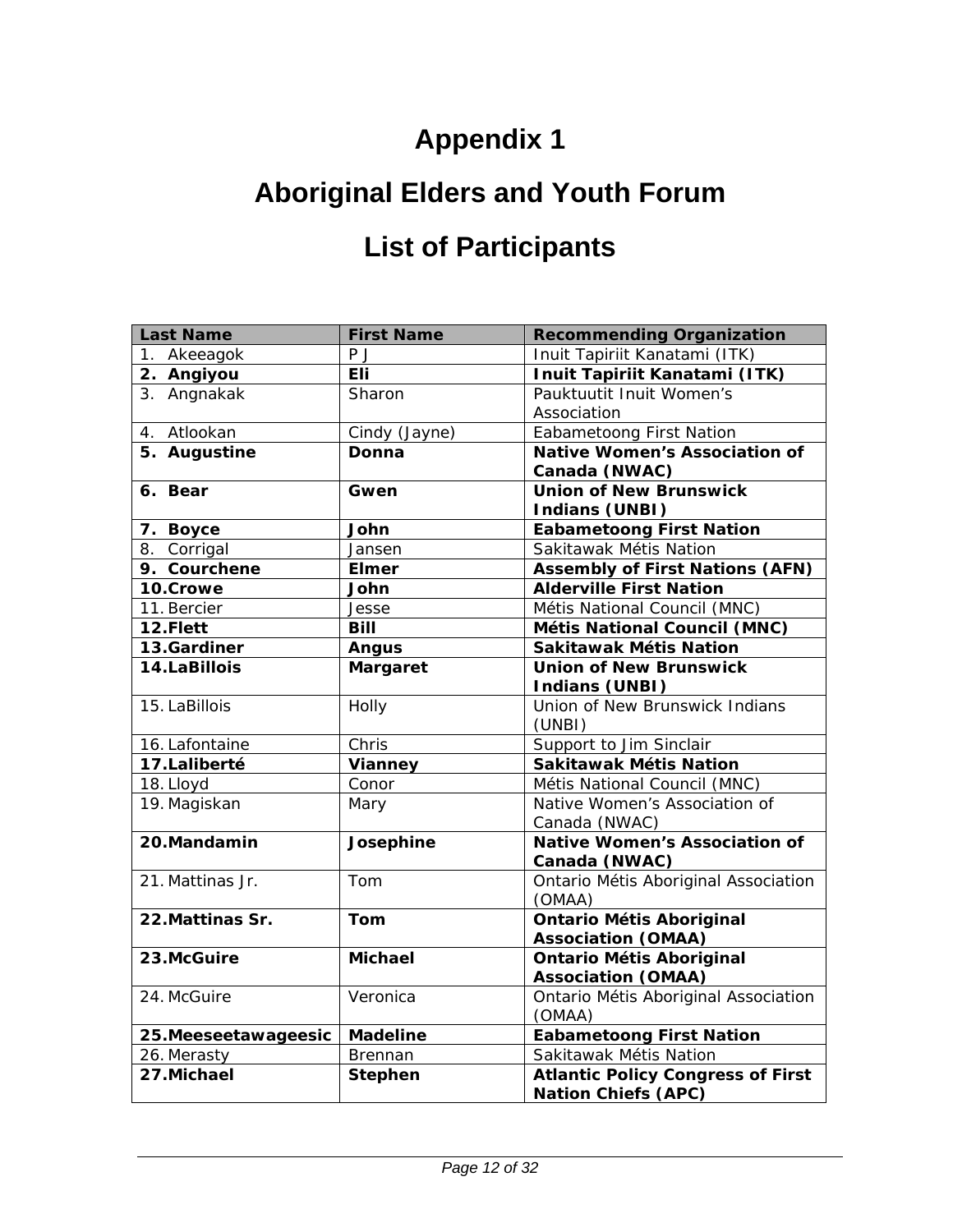| 28.Morin              | Allan                | <b>NWMO Dialogue Participant</b>               |
|-----------------------|----------------------|------------------------------------------------|
| 29. Nepinak           | Melanie              | <b>Congress of Aboriginal Peoples</b><br>(CAP) |
| 30. Nevin             | Gitpu                | Native Women's Association of<br>Canada (NWAC) |
| 31. O'Keese           | Quincey              | <b>Eabametoong First Nation</b>                |
| 32. Orechia           | Larry                | Union of New Brunswick Indians<br>(UNBI)       |
| 33. Pokiak            | <b>Randal Boogie</b> | Inuit Tapiriit Kanatami (ITK)                  |
| 34. Pokiak            | Rebecca              | Inuit Tapiriit Kanatami (ITK)                  |
| 35.Richard            | Mary                 | <b>Congress of Aboriginal Peoples</b><br>(CAP) |
| 36.Schoenthal         | <b>Walter</b>        | Métis National Council (MNC)                   |
| 37.Signorie           | <b>Susan</b>         | <b>Pauktuutit Inuit Women's</b>                |
|                       |                      | <b>Association</b>                             |
| 38.Sinclair           | Jim                  | <b>NWMO Dialogue Participant</b>               |
| 39. Soucie            | Rebecca              | Translator for Susan Signorie                  |
| 40. Trapper           | Lillian              | Assembly of First Nations (AFN)                |
| <b>41. Two Rivers</b> | <b>Billy</b>         | <b>Assembly of First Nations (AFN)</b>         |
| 42. Williams          | Gordon               | <b>Congress of Aboriginal Peoples</b><br>(CAP) |
| 43. Williams          | Kona                 | <b>Congress of Aboriginal Peoples</b><br>(CAP) |
| <b>NWMO</b>           |                      |                                                |
| 44. Dowdeswell        | Elizabeth            |                                                |
| 45. Hodge             | Tony                 |                                                |
| 46. Patton            | Pat                  |                                                |
|                       |                      |                                                |
| <b>SUPPORT</b>        |                      |                                                |
| 47. Barnaby           | Joanne               | Joanne Barnaby Consulting, Hay<br>River, NWT   |
| 48. Rae               | Mike                 | Natural Resource Planning, Thunder<br>Bay, ON  |

### Notes:

1. Elders' names are bolded.

2. There are a total of 48 individuals listed including 23 Elders, 19 youth/support people, 1 translator (Inuktitut), and 5 from NWMO.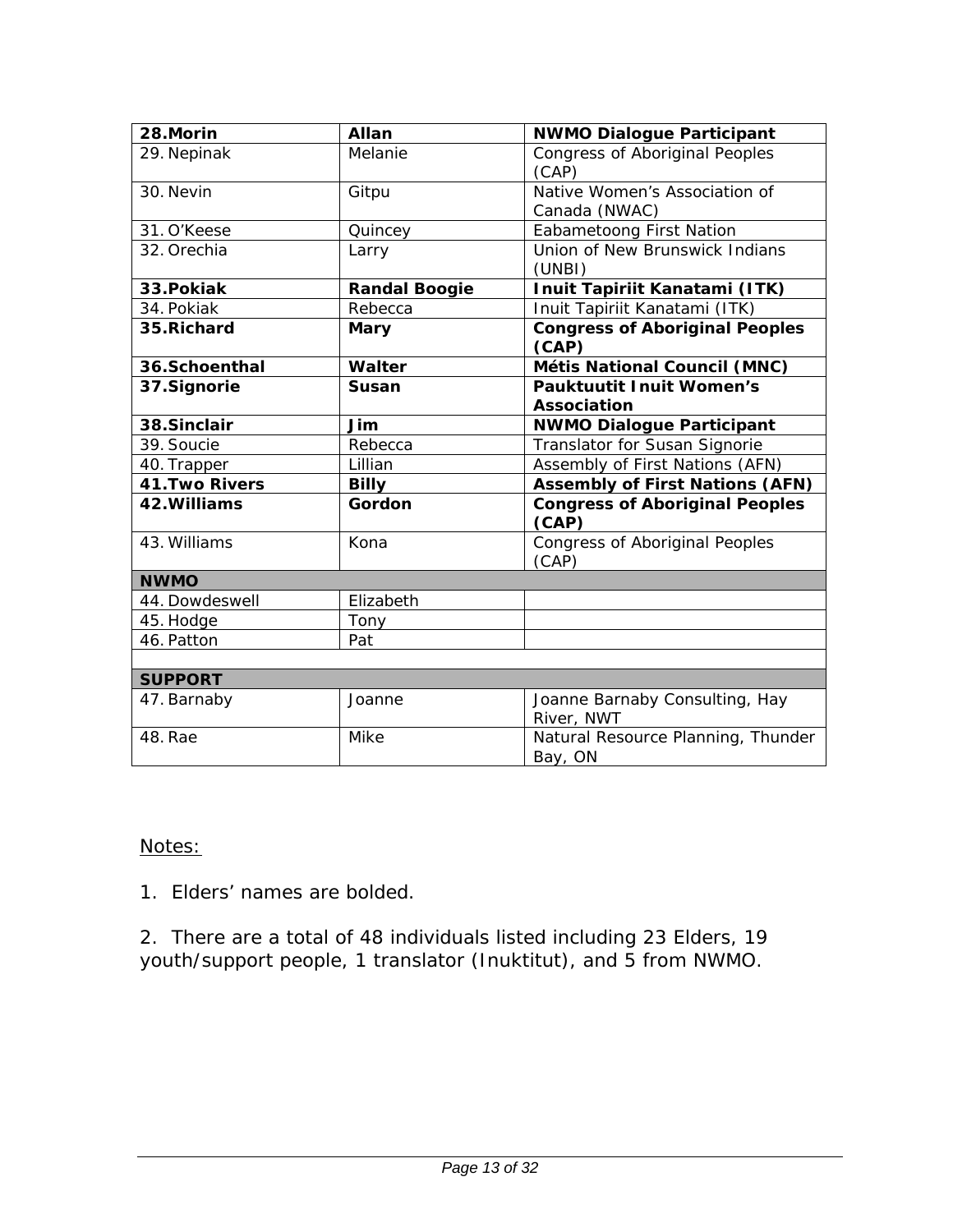# **Appendix 2**

# **Summary of Participants' Comments**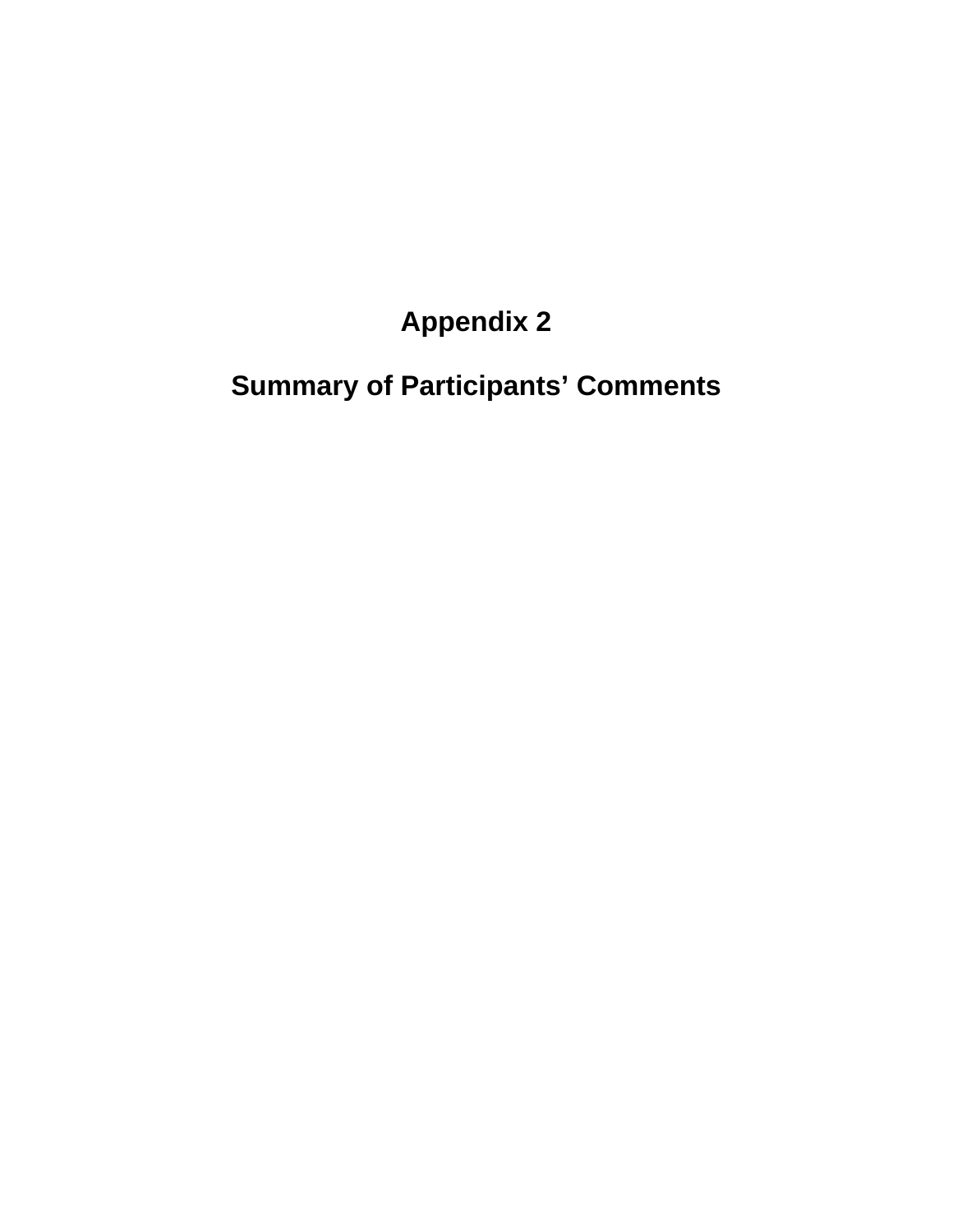## **Summary of Participants' Comments**

Note: Each participating Elder was encouraged to name an accompanying "youth" to serve in a support/learning role while fully participating in the discussions.

### **Thursday, 25 August 05**

### *Evening Session*

The opening ceremony was lead by **Greg Meekis** with the **Ojibway-Cree Singers** from Ottawa.

**Tony Hodge** welcomed the participants on behalf of the Nuclear Waste Management Organization. Introductions followed. Because many had traveled a long distance that day, the substantive start to the meeting was put off until Friday morning.

**Donna Augustine** proposed beginning the meeting with a round table of opening remarks as a way of respecting traditions. This was agreed to.

The **Principles of Participation** were reviewed and adopted with revisions.

The issue of **recording the meeting (audio, video)** was discussed. The Forum agreed that generating a full record was a good idea. Participants asked that if any of the recorded material was used, that a copy be made available to them. This was agreed to by NWMO.

Dinner followed and the meeting was adjourned until Friday morning.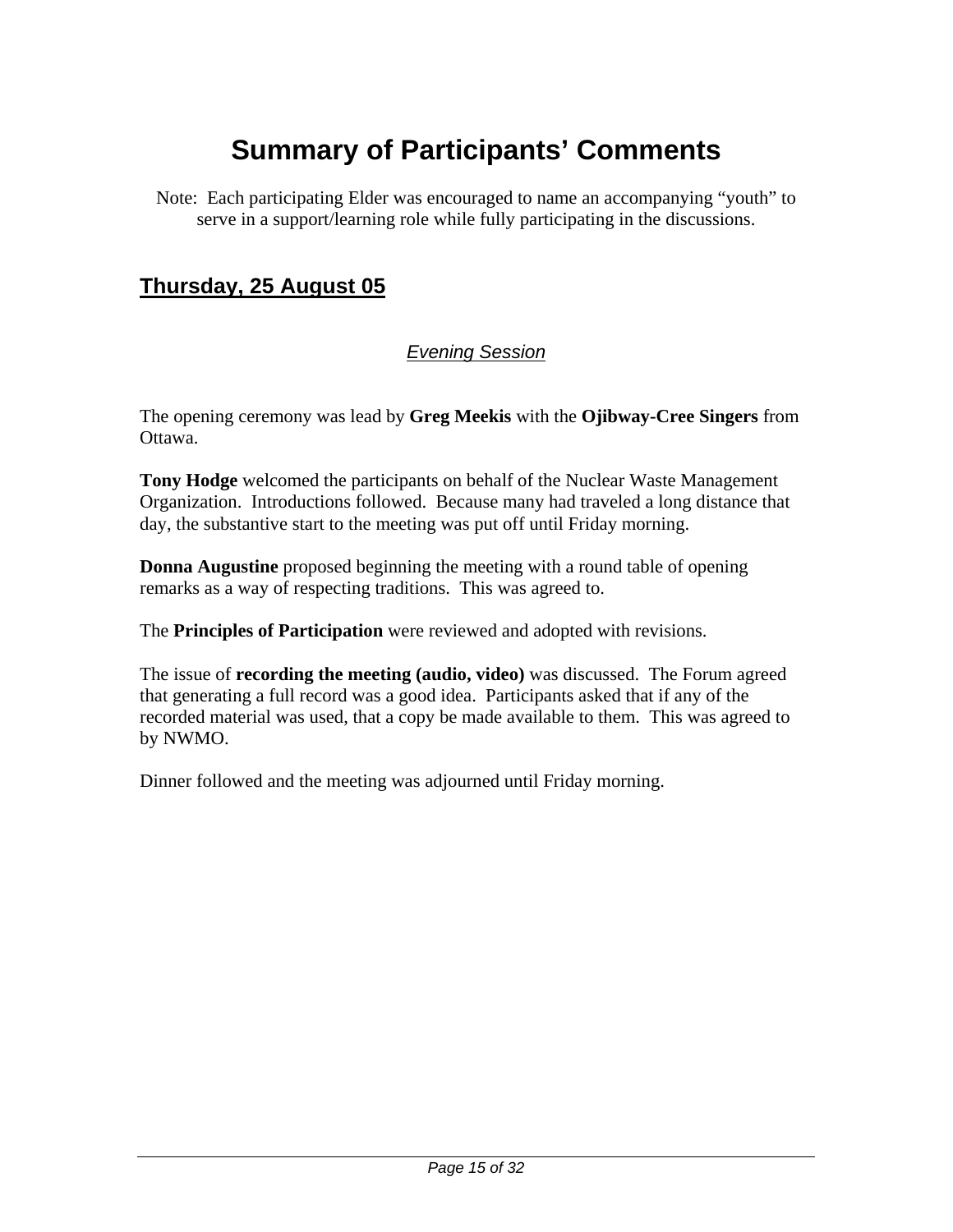## **Friday, 26 August 05**

#### *Morning Session*

An opening prayer and song was offered by **Donna Augustine**

**Joanne Barnaby** *(Forum Raporteur*)**:** made a commitment to respect Traditional Knowledge that had been shared at the workshop, held September 24-25 in Saskatoon.

**Randal Pokiak:** nuclear energy is being considered in Alaska; close to home thus there is a need for Inuit people to be involved in this discussion.

**Rebecca Pokiak** *(support for Randal Pokiak):* here to learn

**Larry Orechia** *(support for Gwen Bear)***:** no comment at this time

**Gwen Bear:** language teaches us to live with challenges, it contains answers. The environmental protection challenge ongoing, not much has changed there is still insanity underlying government decisions and energy corporations are still driven by economics. Hope there is a strong consensus here.

**Chris LaFontaine** *(support for Jim Sinclair)***:** There is so little knowledge out there while interest in participating in discussions around it is very high. Interested in learning. Need to be open about the risks.

**Tom Mattinas Sr.:** Spoke of the prophecies – fear – we are in that period. Traditional Knowledge is still not recognized. Prophecy- A day will come when; trees will be dying from top down, fish will be floating down the river belly up, won't be able to drink the water. We have been warned through teachings but we don't listen. Need to have purpose for being here at this meeting; we need to address the real issues and not the symptoms. We cannot live without our environment, but it can live without us. Mother earth can only take so much. We are running out of time, soon mother earth will give up on us. The earth will burst in flames. Traditional Knowledge teaches that the earth does not turn, the sun goes around the earth, science teaches the opposite. Western science has brought mother earth to its knees. The business world will also come to its knees, because it is all take and no give. Not long since Aboriginal people knew how to live in peace and harmony. We still have that in our experience, in the 50's I got exposed to the modern world. I did research, and it made me cry. We have to learn about nuclear waste and understand it. If we understand it, we can help find solutions from Traditional Knowledge. We need to teach Traditional Knowledge to NWMO so that they can act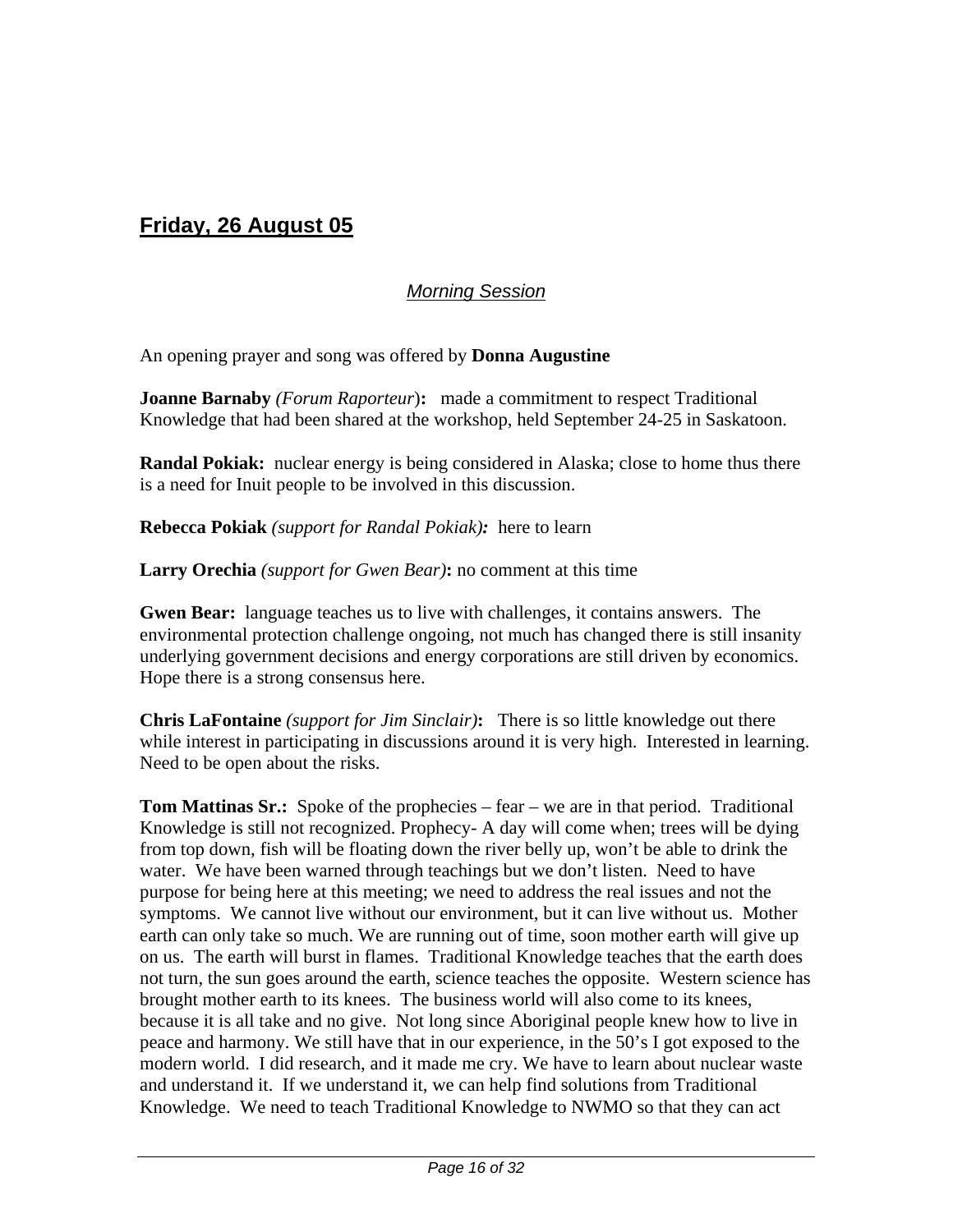responsibly. Need to get to the root of the problem not symptoms. To do that, we need to be clear on the purpose of this meeting.

**Mike McGuire:** affirmed that it is a good idea to video tape the meeting. We used to sit around the fire to learn, today we need to substitute the fire with television/video in modern times. Communities need to be better informed of the challenge. Need to begin using more solar energy and break dependency on sources like nuclear energy. We have a legend from the Serpent River area (Elliot Lake) about letting a snake out of the earth. This turned out to be nuclear energy. We have exposed something that was never meant to be exposed.

**Veronica McGuire** *(support for Mike McGuire)***:** don't really care about this, if it's not this problem that humans create, there will be another.

**Mike Rae** *(support for NWMO)***:** here to listen and learn.

**Mary Magiskan** *(support for Josephine Mandamin)***:** here to listen and learn

**Josephine Mandamin:** participated in northern Ontario nuclear waste meetings, even more confused now. We are traditionally caretakers and it is difficult to be this today. Aboriginal people are seen as barriers to 'progress.' I see this 'progress' as destruction. Money comes and goes. One day the money changers will see their destructiveness. You see it in the sky and water, how can they not see it or care about it. Met an American this summer who said he did not care about the water and that Indians should get out of the way of progress.

**Conrad Lloyd** *(support for Bill Flett)***:** This is his second meeting on this topic; hope to get more information. Come to understand that we need to do more than band-aid, short term solutions.

**Bill Flett**: We have to do something; we cannot avoid making some tough choices. Am concerned about security of waste given terrorism threats. Was impressed with the technology and safety shown at the Pickering plant. In Manitoba we are dependent on hydro, and are promoting solar and wind energy. I'm self-educated - carpenter and management studies. Did it on my own – it wasn't easy but I did it and we can meet this challenge.

**Stephen Michael:** I was afraid when I first heard about this meeting. People need a tragedy to pull together and help each other. Traditionally we took care of each other, there was no bumming just sharing. The forestry industry came and destroyed, we now have a crisis problem with suicide, and our young people are choosing death. Being with AA has taught me that I am not alone. There's a tree dying that has survived for thousands of years but it has never become a fish, it is still a tree. We do the best we can with what we know and what we have and we share what we have. One day we will return to mother earth, in the meantime we are turning the earth into the garbage dump. The eagle teaches us and we must remember these teachings. When my first grandchild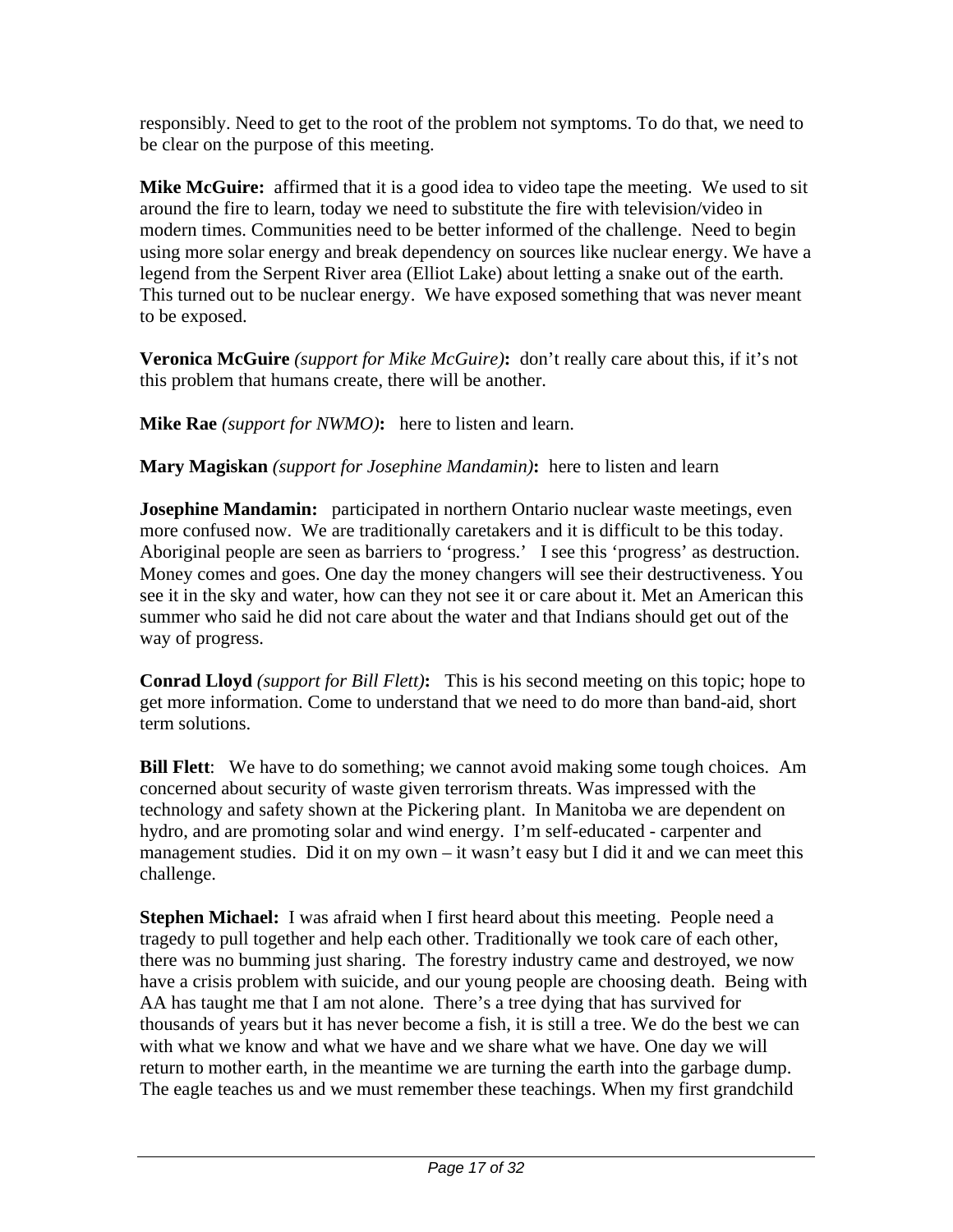was born I began to think about future generations. I kicked my children off my reserve to go out into the world to learn and then come home when they are all well educated. I will respect and then I will get respect. Compromise and negotiations is the most important skill I have. I know one thing about nuclear waste, we can bury it for a million years, but it will still be active. The technology we have today, if we work as a team, we can create solutions together. If I talk from my heart then it will go to your hearts.

**Vianney Laliberté:** really concerned that the young lady said she does not care. We need to deal with the consequences of our decisions. We dug out the uranium, opened it up and now its loose and affecting the earth.

**Angus Gardiner:** Has spent his life as a trapper and fisherman in Saskatchewan; concerned about safety and environment; how effective are the storage containers proposed? What are they made of? Am concerned about future generations. Even scared to eat ducks and geese because they land in the uranium mining area.

**John Boyce:** This is my second meeting. Went to Toronto for the March meeting where I learned a lot. I think about the negative effects and worry. Rocks in the Canadian Shield move, and it is not safe to bury it there. We don't want the waste in our area. Our generation of elders is looking ahead to future generations for at least a hundred years.

**Quincey O'Keese** *(support for John Boyce)***:** I too don't care because I don't understand. I think they have already decided where they are going to store it. It looks like they want to store it in our area. I have a lot of respect for elders but I understand that young woman. I have already learned from these elders – we need to learn and share it.

**Madeline Meeseetawageesic:** This too is my second meeting. I've, thought a lot about this management problem, thinking about future generations not only mine but people all around the world. It is difficult to understand the information that is sent because it is not interpreted into our language. I would like the material translated, I want to be able to understand. If something should go wrong, our way of life would be affected.

**Cindy (Jayne) Atlookan** *(support for Madeline Meeseetawageesic)***:** I am glad to be here and am learning a lot and we need to ensure that future generations will be looked after.

**Donna Augustine:** Very happy that we are sitting here altogether as elders and youth. The elders are here to bring forward knowledge and wisdom and the youth are that seventh generation. It is taught that they will bring back the ancient knowledge of the past. We need to think globally. The medicine wheel has four colors, the colors of mankind. A white buffalo was born a few years ago, buffalo cat woman spirit means a sign that the 4 races will begin to forgive each other. It has started to happen and I am beginning to see it in other parts of the world. Need to ensure that this is ongoing and that it does not stop here. Yellow people are responsible for air (chi, air energy). Black responsible for water- they conserve. White responsible for fire –lights, cars, space ships, electricity, nuclear energy etc. Red people responsible for earth – mother earth,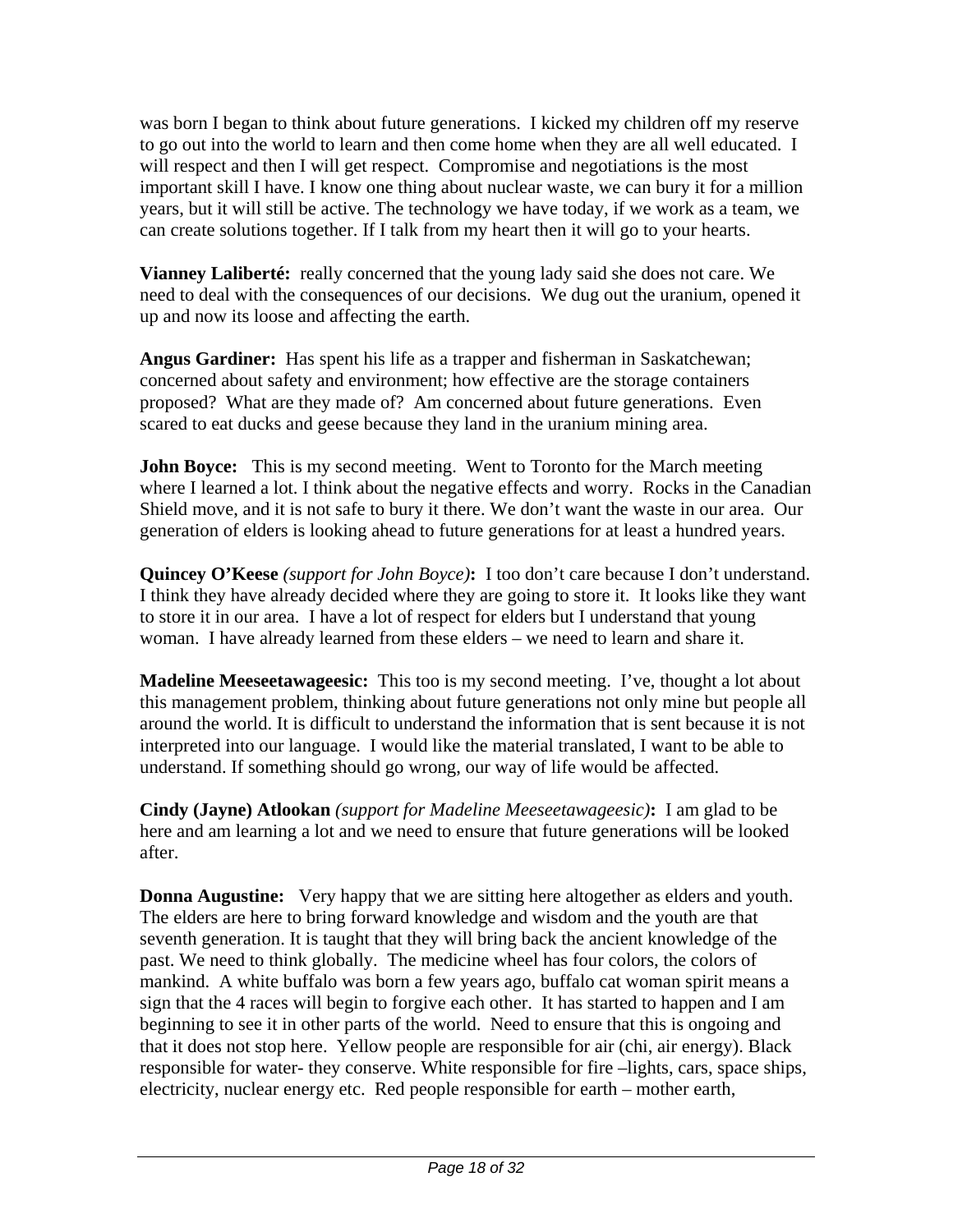medicines and we are responsible to teach others what we know. It is not our culture to hurt others, so I understand the young people who say they don't care. I work as a traditional teacher, I work on repatriation. Have been involved with initiatives that go nowhere, I don't want that to happen again. A natural gift has been misused – uranium has been dug up to make nuclear power and bombs. Where are the heads of the nuclear energy companies? Why are they not here to listen to us? Now there's a mess and they want our help to clean it up. Our own people and the creator recognize us as elders; we need to challenge the nuclear industry to be honest with us. We have to be careful with this 'consultation', we have to be strong like the bear, we need to speak out. The spiritual leaders have to work with our political leaders, its time to re-balance.

**Gitpu Nevin** *(support for Donna Augustine)***:** We have two ears and one mouth for a reason, we need to talk less and listen more. I lost and had to re-learn my relationship to the land. I slowly became one with nature again. Modern society does not understand that and try to control the environment because they have lost the understanding. We need to become united and we as native people need to teach people to care about the environment. We have to follow up with this meeting to demonstrate we care and incorporate our environmental values; it doesn't cost anything to live these values.

### *Afternoon Session*

**Walter Schoenthal:** don't have any back ground on this, here to learn

#### **Jesse Bercier** *(support for Walter Schoenthal)***:** here to learn and listen

**Jim Sinclair:** liked hearing and learning. The changes made through the Constitutional development process in Canada provide for opportunities like this. Métis have a history of racism and with non recognition. We lived on the 'edge' all the time; we couldn't hunt because we were not recognized as aboriginal people. We went to war not because we loved Canada we went because we were hungry. Unfortunately, when our people returned after the War they returned to racism and were never recognized for their service to Canada. The constitution while it made some improvements, Bill C 31 was designed to get rid of all aboriginal peoples in Canada. Why has there been no consistency in aboriginal participation in this process? There has to be a national committee set up with an ongoing role. We need to set it up so that we can draw on both Traditional Knowledge and Western Science. We have to set up an ongoing educational process so that informed decisions can be made. Emphasis has to be at the community level. We need to teach others about our culture and Traditional Knowledge and I like the idea of youth and elders working together, they are our future.

**Eli Angiyou:** We live on the northern coast and are dependent on the ocean. Am very concerned about deep geological burial of nuclear waste and the impact it would have on the Hudson's Bay. Waters flow north and end up in our area and the HB. It's essential that we be involved, all peoples in the north are downstream. We are willing to help and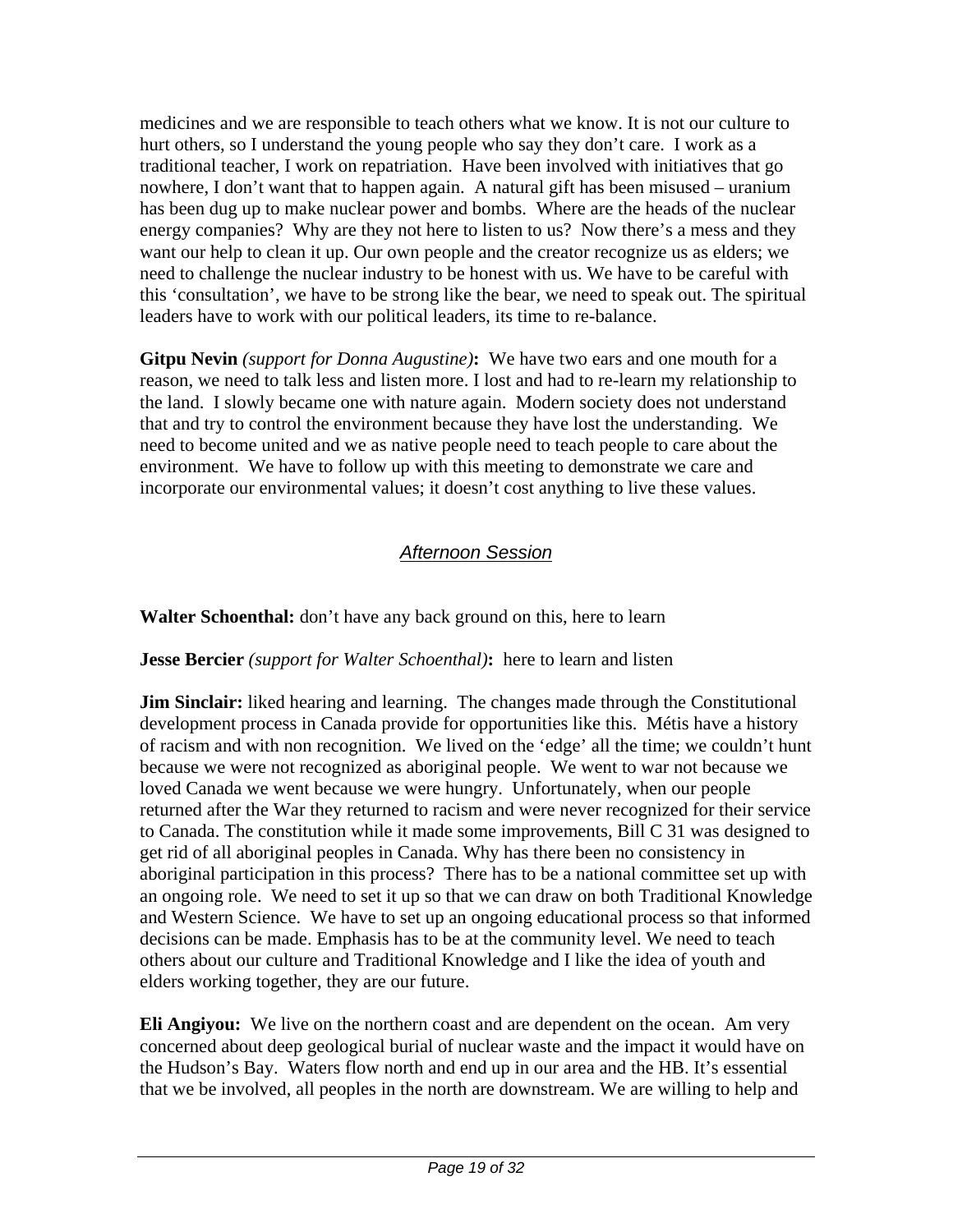want this group to take on the challenge of coming up with a solution for managing the waste. Aboriginal peoples have experience with uranium mining, the use of it for the bombing of Hiroshima. Aboriginal peoples were used to transport the uranium and are suffering from cancer now. We want to stop this foolishness. We want to work to ensure we participate fully so that this sort of thing never happens again.

**PJ Akeeagok** *(support for Eli Angiyou)***:** honoured to be here, been involved in the earlier work.

**Sharon Angnakak** *(support for Susan Signorie)***:** hope to hear more from youth. Want to point out that each of us contribute to waste energy and therefore to this problem.

**Rebecca Soucie:** translating for Inuit elder, Susan Signorie.

**Susan Signorie:** originally from Pond Inlet and moved to north Baffin Island. Need to learn more about nuclear waste first before I can contribute.

**John Crowe.** This meeting came up quickly and I haven't had a chance to review the material so I am here to learn and to take back what I hear to our people. We are the closest First Nation to Pickering and we have seen much change, not always good.

**Lillian Trapper** *(support for Billy Two Rivers and Elmer Courchene)***.** Here as a 'youth', work for AFN on the nuclear waste question. Have the background in environment. Every day I go home afraid because this is a problem that will last for millions of years. It is frustrating and confusing and the time pressures are difficult to work with. The AFN National Assembly passed a resolution to seek more time to inform people at the community level. My staff who work on this issue are facing uncertainty about their future.

**Billy Two Rivers.** I am Bear clan – you are going to hear a recording from me- the stories and teachings from my ancestors. Today we are participating in the second national event like this. I am the only elder here that was at the first one in Saskatchewan. Those of us there were not told about this one. We reached a consensus in Saskatchewan that we should not be involved in dealing with this issue. Recommendations were made that were ignored. I am concerned about continuity from NWMO – are they ensuring that we have no real impact on their decisions by bringing in new people to each of these meetings? We forget the responsibilities of the Crown to consult with aboriginal peoples. Tom talked about the prophecies. There are similarities across the country regarding these teachings but we need to learn from these teachings. Did we pollute the land, animals and water? When I returned from the Saskatchewan meeting, I had discussions in my home community and we talked about our traditional knowledge and skills that we will need for survival when the 'big freeze' comes. Both the bible and our teachings say that some will survive and will need to have our traditional survival skills. We are self-destructing in many ways in the way that we are living on this earth; look at the poverty all over the world. There are new diseases, even mosquitoes are carrying diseases. There are two types of humans, those who respect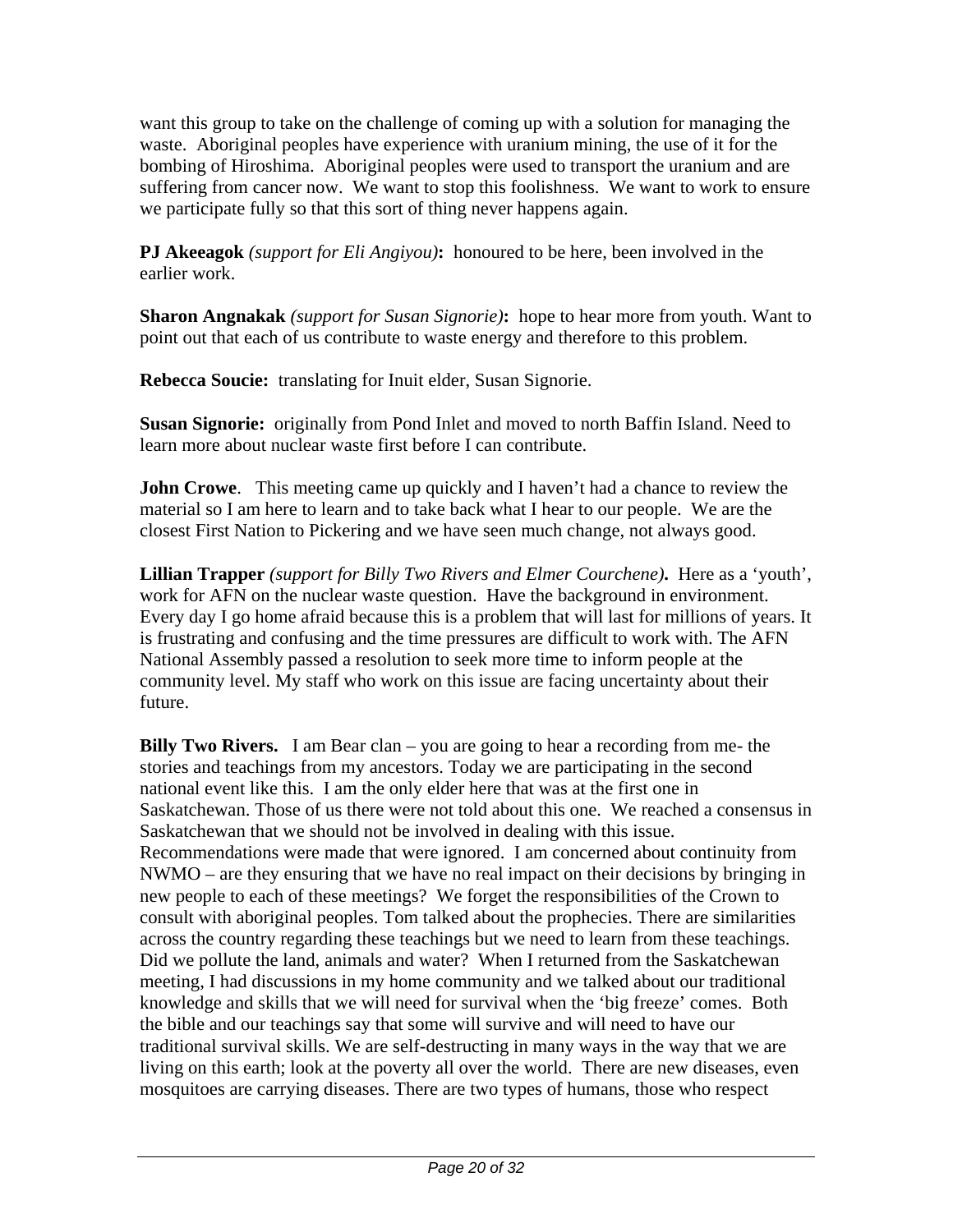creation and those who believe they can dominate and control the environment. We will have to learn to live with the problems of nuclear waste; it will be here for millions of years. Are we too blind to see the signs of destruction? Told my daughter that I would not want to be young today, we are living in the most difficult time in human history. Many of the problems we have we are responsible for but this one is not our problem. We will monitor and be involved and we will take steps to protect our land and our environment and ensure that the waste is not brought onto or buried in our land.

**Elmer Courchene:** It is good to hear people speaking their language here, it gives meaning to what people are saying, and it is simple, clear and powerful. This results in good decisions. I asked for information in advance which I read. I was hurt and insulted. When I look at our history and how many times we have shared our Traditional Knowledge and how it has been ignored. If it had been listened to, we would not have to be here. I come from a history of political leaders and although I avoided it I am now active politically. I was scared, now I know that it has to be done. If we don't voice what's happening in this generation, then seven generations down the road will not have a chance to survive. I need to hear from our own technicians. I cannot say that I can support one management option over another. If we have an ongoing and meaningful role we can make a positive contribution. Our people are very smart and we can do our own independent research. We cannot take a back seat, we have to stand strong. Our people are getting more vocal. Got a message in a ceremony which told me to look after my spirit, look after the earth. Don't worry about money, it is not important. The nuclear waste does not belong to us but we have to be part of ensuring that the problem is dealt with responsibly. We need to have an ongoing and continuous role. I have not been able to find any reference to Nishnabee representatives in the draft report, this is important. I need to know that future generations can look back and know that our elders and leaders took steps to protect them. We don't know if the industry is already looking at specific sites.

**Holly LaBillois** *(support for Margaret Labillois)*. Did internet research to learn but there wasn't much available – the same information we have here. There is very little on negative impacts. Here to learn and bring it home

**Margaret LaBillois.** Don't know much and am worried about the dangers and wonder why we don't pursue alternatives like wind and water.

**Allan Morin:** I've participated in discussions on this issue for many years – first with the Seaborn commission. I recommended that aboriginal peoples be fully involved and consulted. We need to apply Traditional Knowledge to nuclear waste management. We need to develop a process for doing this. We need to figure that out here and I don't know how the NWMO will do this. Many corporations are pursuing Traditional Knowledge these days. We need to define Traditional Knowledge ourselves; we cannot let others define it for us. How do we protect how the Traditional Knowledge that we share is used. Will they apply it wisely or will they abuse it as they have in the past? We learn by observation and through oral transmission. It disturbs me that there are nonaboriginal people who claim to be Traditional Knowledge experts. It works different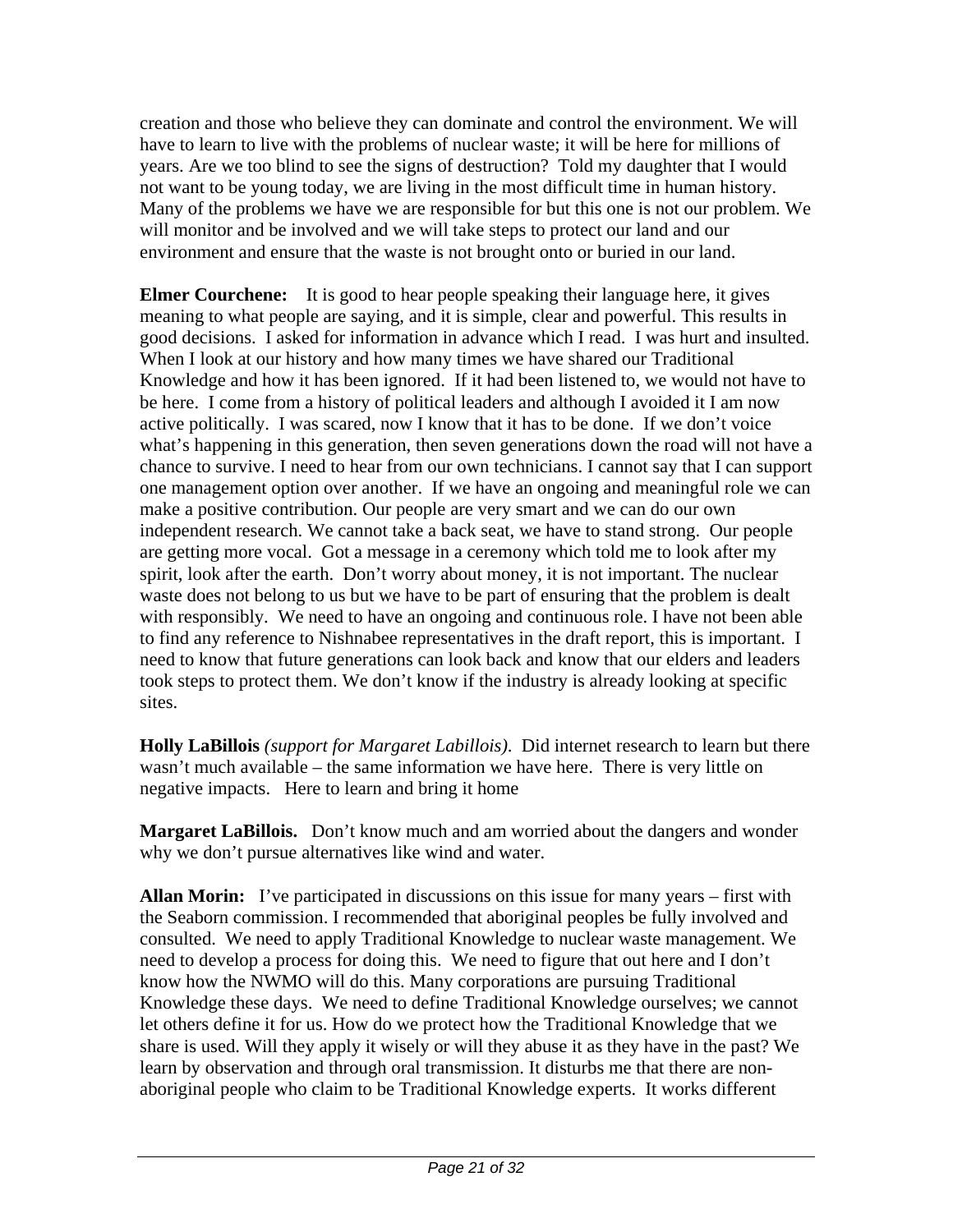than western science. I didn't take the time to teach my children, it's good to see grandparents and parents with their young people with them. I view Traditional Knowledge as the sacredness of life, captures the wisdom of women as they are the nurturers of life, the men were the providers and protectors, the wisdom of the community as whole, the wisdom of the earth and understanding it as sacred, spirituality, values and traditions. We need to establish a council of elders to oversee this. When it comes to site selection, we must be consulted, regardless of where it is as one way or another we will be affected.

**Brennan Merasty** *(support for Angus Gardiner)***:** Young people need to be involved and it is good to see that here. We are not used to industry consulting with us, they usually come and take what they want and leave a mess behind. NWMO sponsored a provincial wide youth workshop which was very important; the young people said they did not want the waste in Saskatchewan.

**Jansen Corrigal** *(support for Vianney Laliberté)***:** I contribute to the problem by my lifestyle and I am aware of it (computers and other modern technology).

**Gordon Williams:** This reminds me of the engineer who kept filing unreadable detailed and complex reports and was asked to do better. Finally, when reporting on the derailment of a train he reported: Off again, on again, gone again. I am concerned about the lack of follow up on the recommendations from the Traditional Knowledge Saskatoon workshop. There is no national committee in place as was recommended; there is no communications person identified. The final NWMO Study report should have a specific section in the report for aboriginal peoples. This is not 'consultation' as required by law.

**Kona Williams** *(support for Gordon Williams)***:** have a western science background. Have many technical questions to ask: how many reactors are there; where are they etc, as well as how we as aboriginal people will be involved in the future. We need to address the need for alternative energy sources; I see fossil fuel as a poor source of energy. We need more effective information to effectively contribute.

**Mary Richard:** I ask a lot of questions, I don't know anything. Why is uranium mined, how is it used, what's its effect in its natural state. We need to know more in order to help. Mother earth is the reproducer of all life, and when we hurt her she will produce deformity and unhealthy life. It's important that all people understand the Creator did not put anything negative on earth. It's man that may use these resources to create something negative. The men who created nuclear bombs forgot to thank mother earth, if they had they would never have created the bomb, they would have found something more positive. The Creator gave us the gifts and understandings, we need to live in peace and live our values of kindness, caring, sharing; respect and honesty. It's time to now start out on the right foot again. In my experience in the past, when elders share their Traditional Knowledge, they have proven to be right; when they don't there are consequences that are damaging. We need to take responsibility for ensuring that our knowledge is not forgotten. We need to talk to our own leaders, they need to get active. We also need to talk to our MPs. We can't forget to do the follow up when we get home,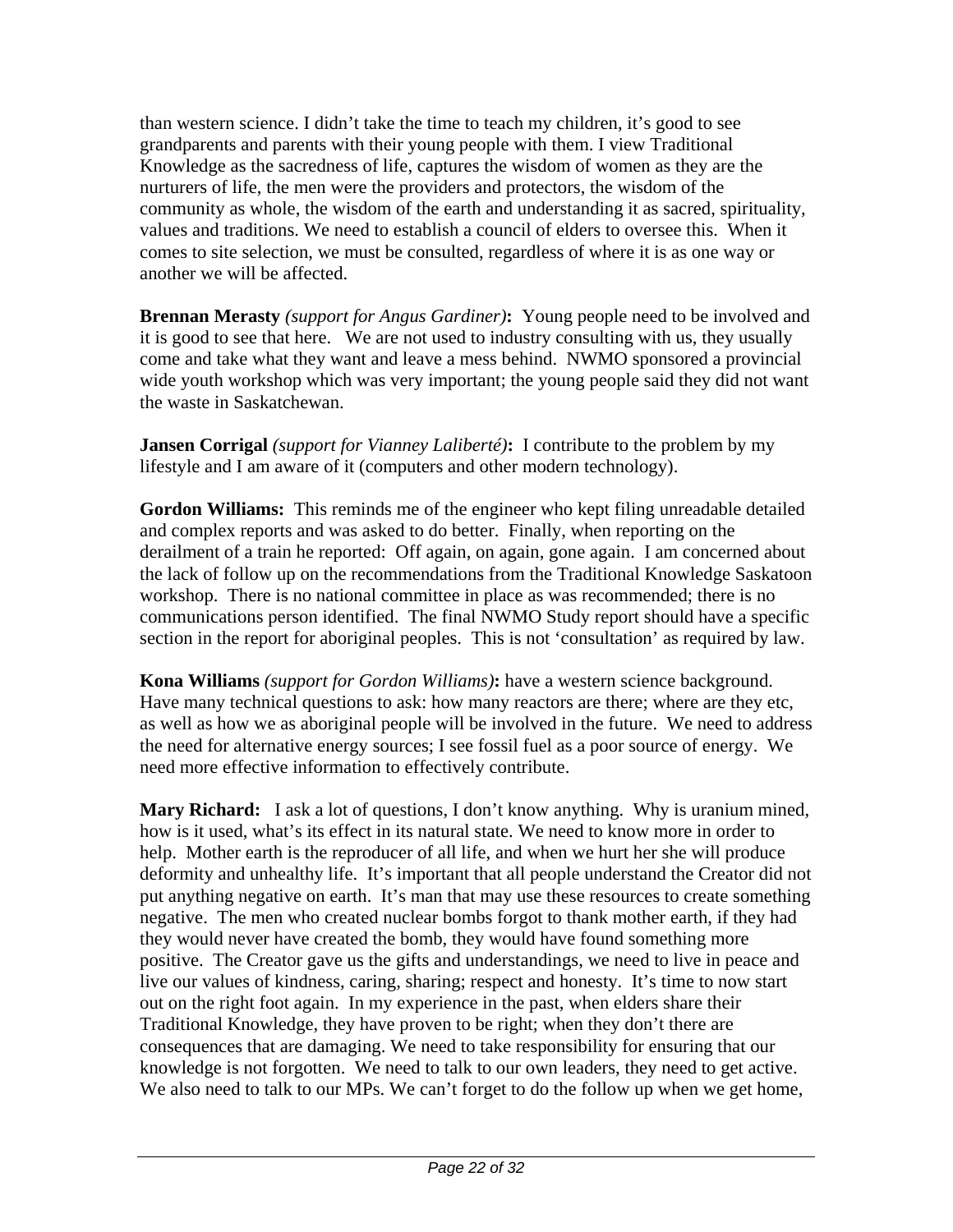each of us needs to take responsibility for the follow up. It's very difficult to convince our own people to practice their culture, language and to take responsibility for anything. I have learned that every time I pray for something, if it's meant to be it will happen, it's just a matter of time. I believe that there will be or is a young person who will have the solution that will be safe. Should set up an aboriginal scholarship to study in this field, they will bring forward our values to western science and may well be the ones who come up with the solution.

**Melanie Nepinak** (support to Mary Richard)**:** I hope that our words will be considered.

**Pat Patton** (NWMO): I come from Vancouver Island and grew up in northern British Columbia and have been with NWMO for about a year. Previously, I worked in the mental health field and have been involved with many public processes. I have learned that information is important to make good decisions. Most projects take many years, sometimes things change and we need to be willing to change as we learn and gain experience. This challenge requires flexibility and we see this as the beginning of a very long term process. We all need to take responsibility to share as we learn.

**Tony Hodge** (NWMO): This has been a rich and very informative sharing circle. A year ago I was asked to assume responsibility for the relationship between NWMO and Canada's Aboriginal peoples. I have been impressed with the openness of aboriginal peoples in my dealings across Canada. But what is my own role in all of this? I think there is a need to bridge cultures. I agree with those who say we cannot squish together western science and Traditional Knowledge, they need to be heard in parallel. Nobody says this is an easy problem to resolve. 20 of the 22 reactors are on the shores of the Great Lakes, they are leaving the waste at those sites. Current containers only have a lifespan of 50 years. Is it fairer to leave it where it is on the shores of the Great Lakes/St. Lawrence or to move it to some place far away? What is fair today and to future generations? This is not an easy question but it is what we are faced with. We have tried to take an approach that recognizes that it will take time (300 years) to produce a solution. That is the only thing that is realistic – but what we can do now is to put into place the beginning of a solution. If we don't start now, we will eliminate options for the future – if we start now, we create options for the future. Be assured that there is no site chosen. Aboriginal peoples must be consulted – it must happen – by law, by moral commitment. Over the past 20 years, things have changed as a result of the work of many of the people here in this room. For example, as we heard Mary describe, nonaboriginal people are reaching out to aboriginal peoples for spirituality, that is new. We accept that this is not necessarily "consultation" as described in the law – we never set out to meet that test. Rather, we set out to do the best we possibly could in terms of building a relationship with Aboriginal people through respectful dialogue. Inside NWMO there are people who are listening and hearing.

**Jim Sinclair:** We need mechanisms that protect us and our rights to consultation. It has just been clarified to me that the federal government did not, and cannot, transfer responsibility for consultation with aboriginal peoples in mandating the NWMO.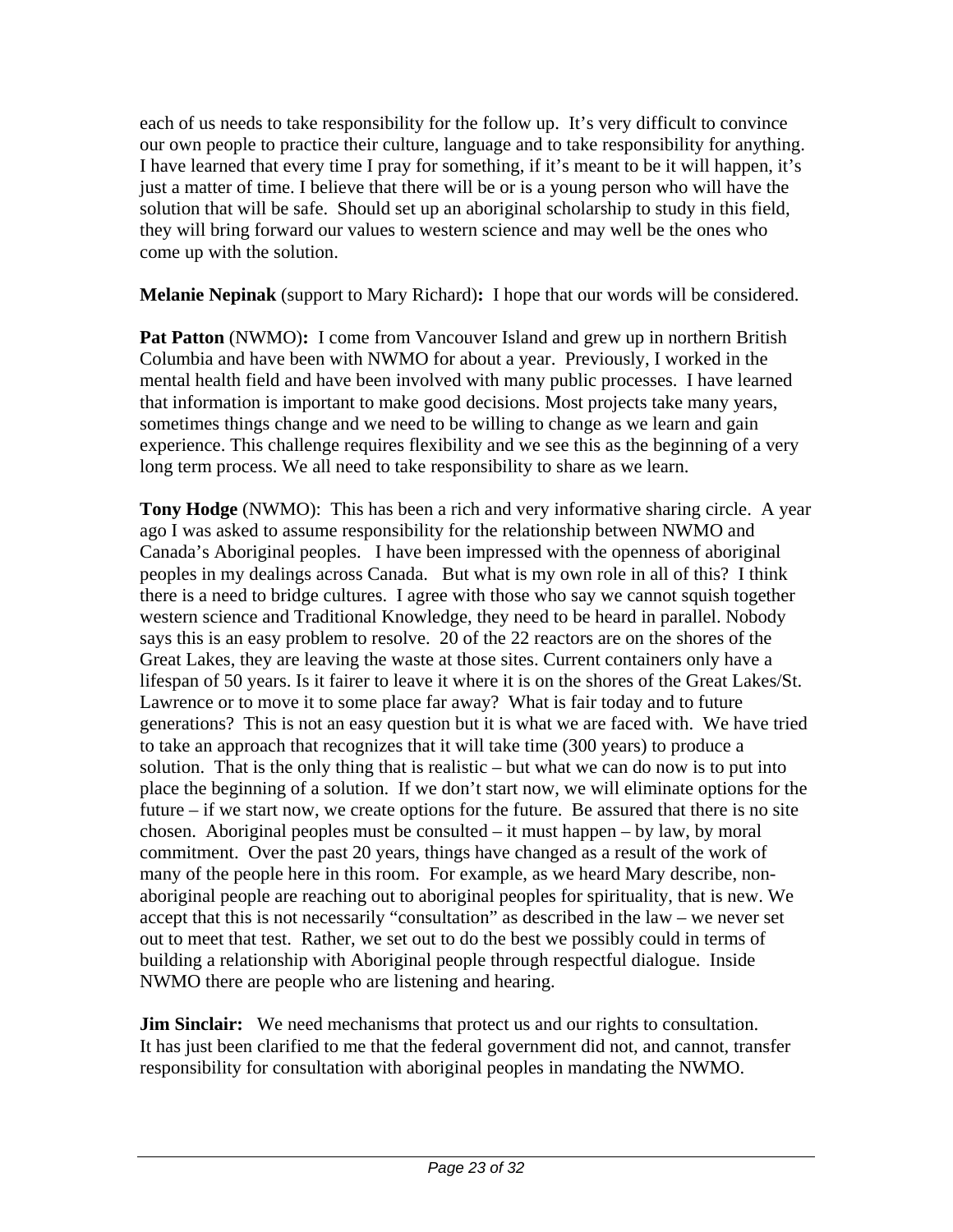### **Saturday, 27 August 05**

#### Morning Session

#### Opening Prayer and song by **Donna Augustine**

Gift presentation from **Margaret LaBillois** to Elizabeth Dowdeswell.

Several participants heard geese calling during the prayer song.

**Tony Hodge** reviewed the questions to be summarized in peoples' commentary:

- 1) What is their sense of what NWMO has done and is proposing?
- 2) How should Elders, youth, this forum, and the Aboriginal community in general be involved from here on in?

**Randal Pokiak:** We have to live with the results of past mistakes. We have systems set up at home that give us authority to make decisions that affect us. The screening and review processes that we now have and that ensure local consultation, are very important. I feel sorry for people in the south who do not have that control. I am glad that aboriginal peoples have a role of in this process. We need to draw on our Traditional Knowledge; it has enabled us to survive and meet the needs of our people. It really surprises me that technology has not been developed to deal with nuclear waste effectively. I just hope that those immediately affected will have a say in solutions.

**Gwen Bear:** Thank you for all your contributions; you have validated the things that our people have said at home. I agree that it is time to start on the right foot. The abuse of fire affects all other elements, earth, water, and air. Our experience with environmental losses from hydro development is very painful, we need to remember that when we look at nuclear waste. Our solutions lie in our languages as our language contains our values.

**Tom Mattinas Sr.:** When I talked about our prophecy- time is near when trees burn, etc The sun will come close to the earth, the chemicals and pollution will explode. But the prophecies also say that before that happens there will be a chance to change. We need aboriginal science to understand the earth and know how to reverse the damage created. The rivers are the veins, the minerals and everything else is part of the body of our mother. Uranium does not do damage if left in its natural state. It would be good if a group of scientists focused on understanding mother. If you transplant a heart it may work for a while but it will give out sooner or later. We need to take the time to learn and understand, perhaps for the next 1,000 years, if we can maintain until we learn and come up with understandings before doing something that may create even more problems. Part of this teaching will come from aboriginal peoples; our Traditional Knowledge has this understanding. A day will come when the lights will go off. All the signs of prophecies are starting. Business does not care what it takes and what it kills. Western science has brought us to our knees. The fish up north far away from industrial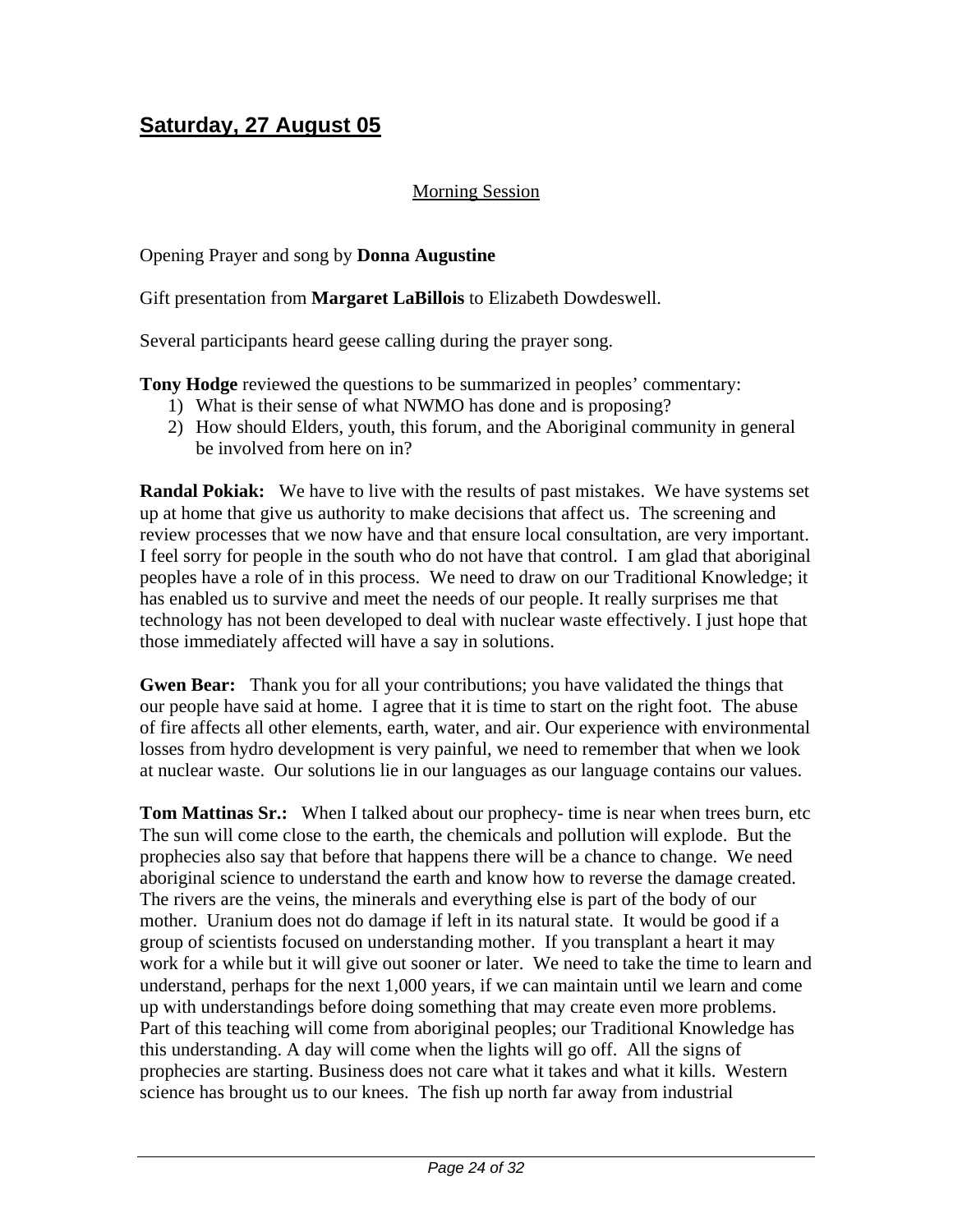development are sick; this tells me that the pollution is traveling far away. Moose have breathing problems and their lungs are green. Animals are coming to town; these are signs of a very hurt mother. We cannot keep passing this problem to future generations, we have to solve the problems that we create, and we cannot pass it on. If we create solutions now, more people will survive the hard times. Will our solutions that we come to today be good for the future? If we really love our future generations we will not pass on this problem to them. I will be prepared to work with you all and share the knowledge. The spirits are warning us the time is now.

**Mike McGuire:** Yesterday we talked about the snake, we woke the snake and it is alive today. NWMO has done a good job but we need to expand the engagement process. How should the elders be involved? We are the keepers of the knowledge, keepers of the legends. We are the teachers. There must be a role for us and the youth. We should help the youth, other races are also affected not just the red race. Tom's shaking tent ceremony would help us. The way forward that's found must have a spirit within – elders can help bring this wisdom.

**Josephine Mandamin:** Sometimes it is difficult to understand, I try to put it into perspective. My Indian name means 'One who comes with the light'. I find this problem very disturbing, the more I learn the more I am disturbed. It will take many years to address this problem. I have two cousins, who worked in Elliot Lake at the uranium mine, one died and one is very sick. When we were told that we have responsibility I was very disturbed when we have no control over the decisions made. Our way was to ensure that when dangers were present you take precautions. I thought about that, why not just stop what they are doing (mining uranium and operating power plants). Ten or more whole generations will be affected by these poisons. From my perspective I would tell the government to shut the whole damn business down.

**Bill Flett:** I was impressed with the technology and safeguards at the nuclear power plant I saw in Pickering. In Manitoba we are starting to use solar, wind, geothermal and hydro. Manitoba Hydro will assist you through subsidies with geothermal. I am hoping that a peaceful use for the nuclear waste can be found. I am concerned about security issues with the current waste. Once we start seriously developing renewable energy we should start decommissioning these nuclear power plants. I have learned a lot from the elders here.

**Stephen Michael:** We don't have nuclear power plant in our province (Nova Scotia), we don't want them either. When I was young I didn't care about time, once I got older I value time and family. When we do talking circles we go around 3 times. This is the beginning, don't rush us and I want to take the time to deal with this issue. We need to keep this group going so that we can build on what we have started here.

**Vianney Laliberté.** Aboriginal people understand the earth. The land is a breathing thing and if you cut off something from the earth it is going to retaliate. We need to stick to this knowledge and use it. Even the bible teaches that. We created a big problem when we dug up the uranium. We have to solve it because we understand the earth. The circle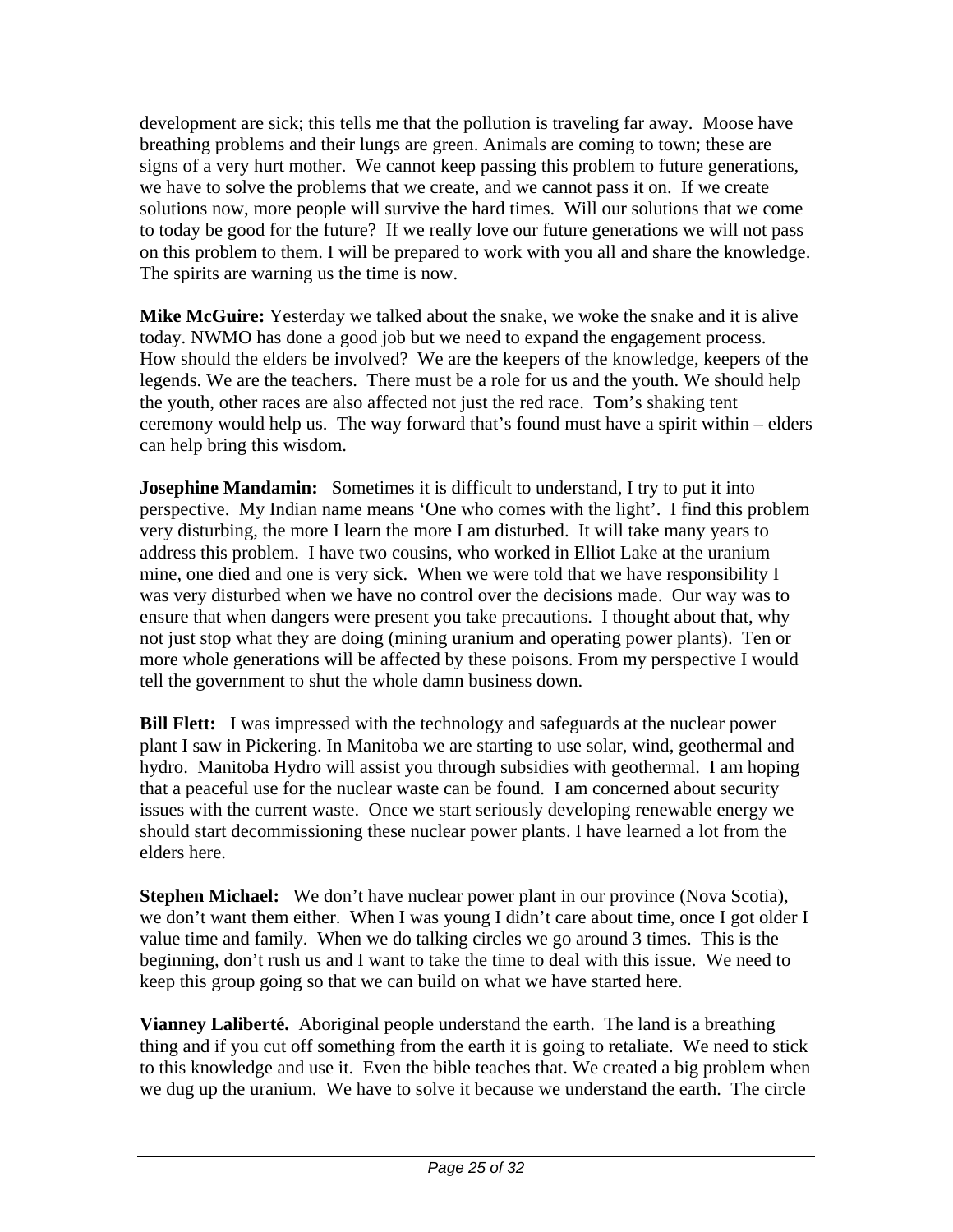is strong here. We need time to come up with the answer, this group has the wisdom and it should be given time to come up with the answers here.

**Angus Gardiner:** This is the first time I have been to a conference. This nuclear waste really scares me. We need to think about our grandchildren. What are the guarantees? We have to work together to come up with the solutions. Sometimes we take things for granted and we hurt ourselves, maybe this is what we have done.

**John Boyce:** On May 24 I had surgery, 2 days later the surgeon asked me to wash the floor, 4 days later I left the hospital, a month later I went back and the doctor asked "do you recognize me?" I said yes you're the one put a hole in my head, he said yes and I didn't find anything! This a complex issue, and we are not sure what to do about it. I know that it could bring a lot of destruction in the area we live in; we have a lot of experience around this table. As elders we have carried wisdom for a long time. Our ancestors were very knowledgeable and we have benefited from them. It's going to very difficult for NWMO to find solutions alone. Together we can help. Today we live very comfortable because of the white mans knowledge, for example electricity. Elders need to come together and speak with one voice.

**Madeline Meeseetawageesic:** It's a very good day today. I love my people and community, born 1943. As an elder I do a lot of sewing. My thoughts are that we should try to help those people who live near this problem. As an elder I think of a lot of big problems like this, when I was young I did not. My mother told me that things would be very hard in the future. She passed away 7 years ago. She instructed me to prepare my children. I understand what people are saying here and I am committed to standing together with you to deal with this issue. I will have my children translate the reports and material so that I can continue to be involved. Thanks to organizers, cooks and participants. Will pray for each of you and encourage you all to work on this issue.

**Donna Augustine:** I would like to propose that we meet again and that when we return home that we pray about the issue and the answer. Perhaps next time the young people should be brought together a day earlier. The principles as they are expressed in the NWMO Draft Study Report do not include the views of red people which always consider physical, emotional, mental, and spiritual aspects. In particular we can't leave out the spiritual. We want time to participate; we don't want to be "token Indians." We are keepers of the land and as Indigenous Wisdom Keepers, the land speaks through us and the Spirit may give us an answer. But to now, the language that is used does not reflect our language or our principles and values. The teachings of the medicine wheel should be there, side-by-side to reflect our unique culture rather than creating a melting pot.

**Walter Schoenthal:** When I was in Germany I looked for mines to dismantle them, this is more dangerous. We should come back to continue this challenge

**Jim Sinclair:** Thanks to everyone here, spirit leaders and youth. We are dealing with a dangerous substance but our people are dying of diabetes. Uranium was used to kill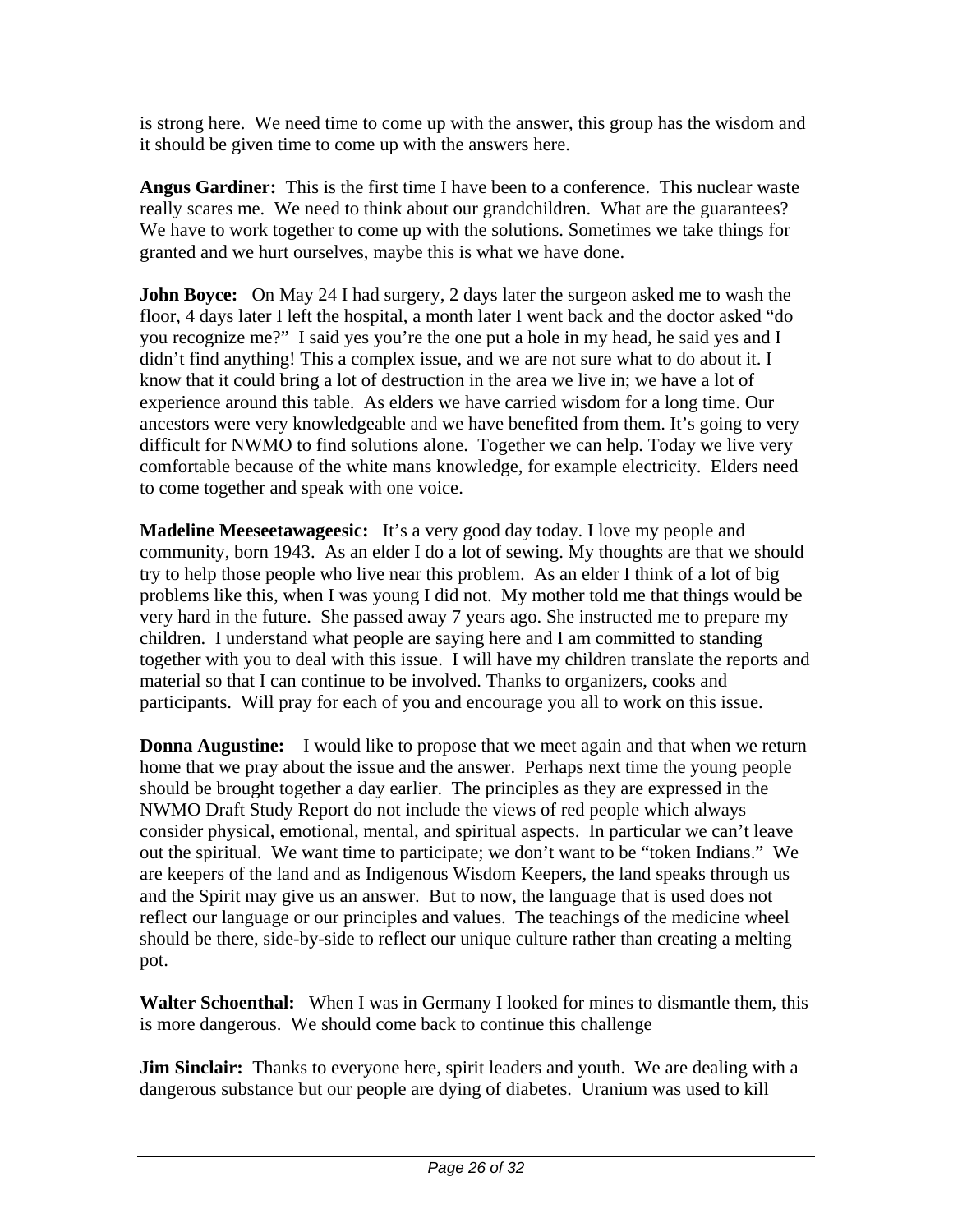people in Japan, it came from our land and Dené land, I want to also take the opportunity to apologize to the Japanese like the Dené have. We need a clear commitment from the NWMO to continued involvement. We need parallel guiding principles and a parallel process for using a national steering committee to help. This committee would be to bring forward the wisdom of elders. This is not a consultation process yet; we need to do a lot more work to get to that stage; and a national steering committee would help in this regard. We need a lot more discussion and debate to come to a clear understanding

**Eli Angiyou:** I appreciate the fair approach taken by the NWMO and would like to see that attitude continue on to the future. Inuit prophecies include a time when fish die off and will not be edible; we are taught that at that time you must search for a lake with no rivers and you can use that fish to survive. I produce a lot of garbage, in the old days we did not produce much garbage. Today my garbage is just as good as anybody else's. Despite our best efforts to come up with a solution, I am concerned that we may fail. If we do fail, it will most likely end up in our northern waters. I want therefore to ensure that Inuit are directly involved in the follow-up. We should also have the James Bay Cree, they should be here.

**Sharon Angnakak:** It is clear that nobody has enough info to make safe decisions about the long term. I am concerned about future generations. Youth need to continue to be involved.

**Susan Signorie:** I am learning about modern technology. Am grateful that you include elders from all the regions and to include us in the decisions. Impossible for us to tell you what to do, I support you in dealing with it. I have learned a lot from these elders and their commitment to passing on their knowledge to future generations.

**Lillian Trapper:** I have learned from the prophecies shared here, I saw this summer trees dying from the top down and fish were floating down river. It got so hot that the vegetation became overgrown in the water and used all the oxygen. International work in the past has lead to a realization that we need to stop producing uranium and nuclear energy. We need more time to address this issue. I am concerned about the future of my staff in November when our program comes to an end. I too don't want to hand over this problem to my children.

**Billy Two Rivers:** We have spent time here demonstrating respect for each other. Materialistic development started slowly and is now fast, prophecies tell us that we will not catch up. Technology is moving very fast, we need to take the energy and move along side it. I need to go home and help build immunity; we sterilize things and kill our immunity. I need to feed my family dirt so that they build their immunity. I do not catch diseases because I build up my immunity. We need to build up immunity to this problem and get ready for it. We are creating the problems; we are not stopping the production of nuclear waste. Government is not accountable to people, they are accountable to big business. Corporations are committed to profit and do not think about future generations. We have to prepare people to survive this. We need to take the next steps, form a monitoring or watchdog committee. NWMO must implement the decisions made in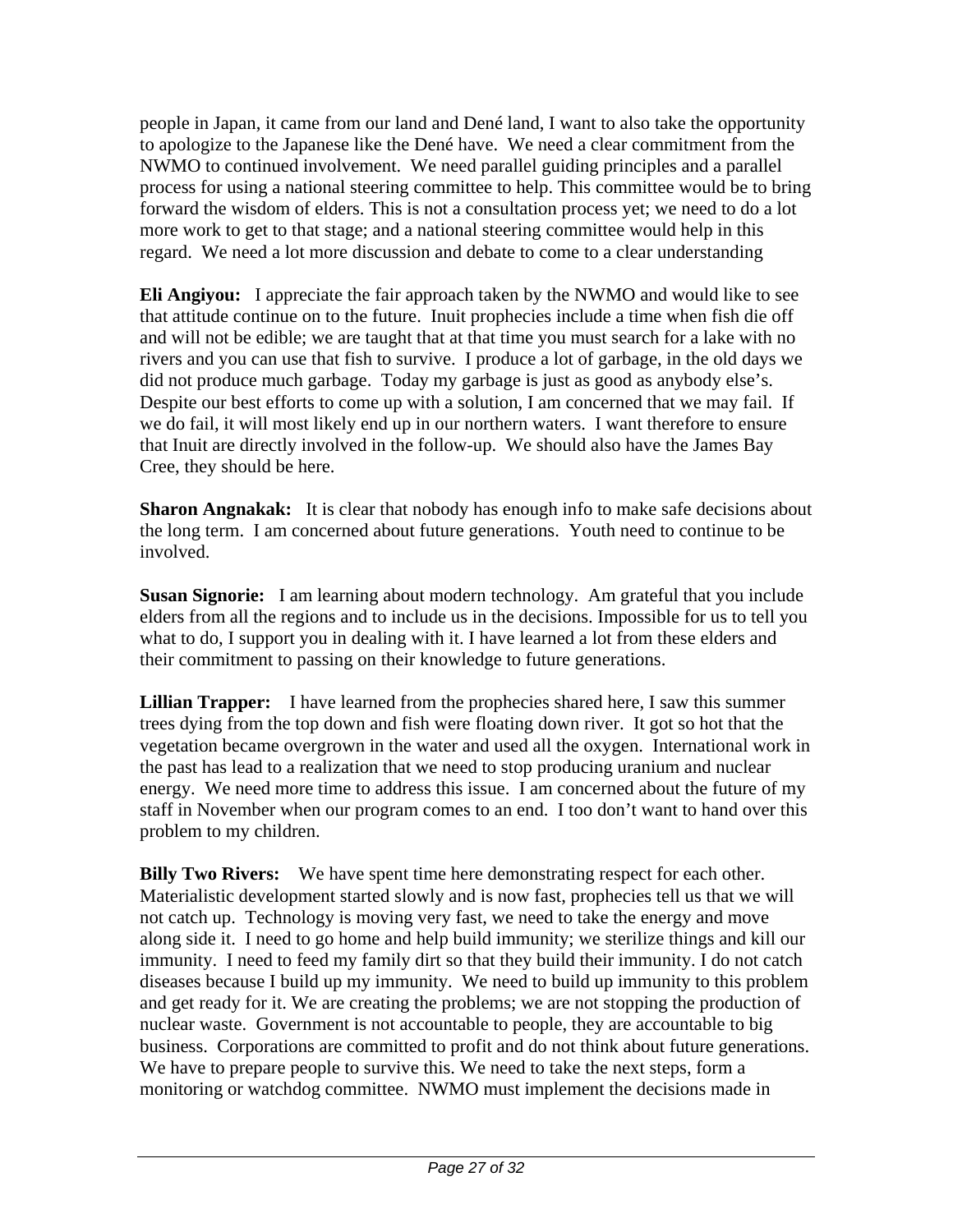Saskatchewan and be held accountable. The government takes care of the business community. Beware, people who live in remote areas. They will not risk the people around the breadbasket (Toronto, Montreal, and Ottawa) so they will take the risk and put in small populated areas like the north. I am a sceptic and think that the site has already been pre-determined. NWMO's mandate is OK – but we have to protect our postagestamp sized land. We have to work together to prepare for survival. We have to help ourselves and work together to protect ourselves. We are going to survive; mother earth will shake herself off and cleanse herself. There will be survivors but not many. We are guardians and stewards of the earth, the real owners are those not yet born.

**Elmer Courchene:** I have mixed feelings; I have always tried to help the world and the environment. I believe that our people have the knowledge of this land because we love and know its spirit. I support the proposed national committee so that we can watch and help. In our kindness and humbleness we will help to resolve this problem. We must be honest, if sites have been selected you must tell us. To participate, we need to know where the sites are and why. I want a political person at the table to answer questions truthfully. The free trade agreement has contributed to our problems, the US is powerful, greedy and walking all over us, they also want our energy, and this contributes to the problem. I don't want our voices to go unheard; I don't want this forum and what we say to be shelved; we cannot stand back. Our strongest power is at the grass root level that is the voice that needs to be heard. We are not hearing the voice of mother earth crying out. The materialistic world races forward and does not hear that voice. We are at a cross roads where mother is telling us we need to change. The earth is like a human body, I hope we are listening.

**Margaret LaBillois:** We need to offer words of wisdom that will help resolve this dangerous situation. I cannot help as much as I would like to.

**Allan Morin:** There is a song that is very special to me that I learned from my father: *when I was a child, I traveled with my parents where the peaceful waters flow. Take me down the deep river where paradise lies at Sakitawak.* I buried my father on the same spot that the mid-wife delivered him. Jim Brady, a Métis prospector warned us of the dangers of uranium. One day he went off with the company people and never came back. This is a true story. This issue we are talking about here is important to me. Mixed messages are coming from the various forums on this issue. I was told that I was doing an injustice to the youth by explaining the nuclear waste problem; I am being ostracized by the mining industry in northern Saskatchewan for it seems, simply reporting what people are saying. The mining companies don't listen to our people. One of the youth said it was ok. I was involved in Seaborn, we need more time. The greatest production of uranium comes from Saskatchewan. Some people say that it should be returned to the site, our people say no. The industry is trying to humiliate me because I am educating our people. Site selection must respect our traditional lands and our sphere of influence. This includes transportation of waste. It's important that we are involved and we must be heard. We need to translate the material into our languages and put into laymen terms with visual material to help people understand. To date, the material has been too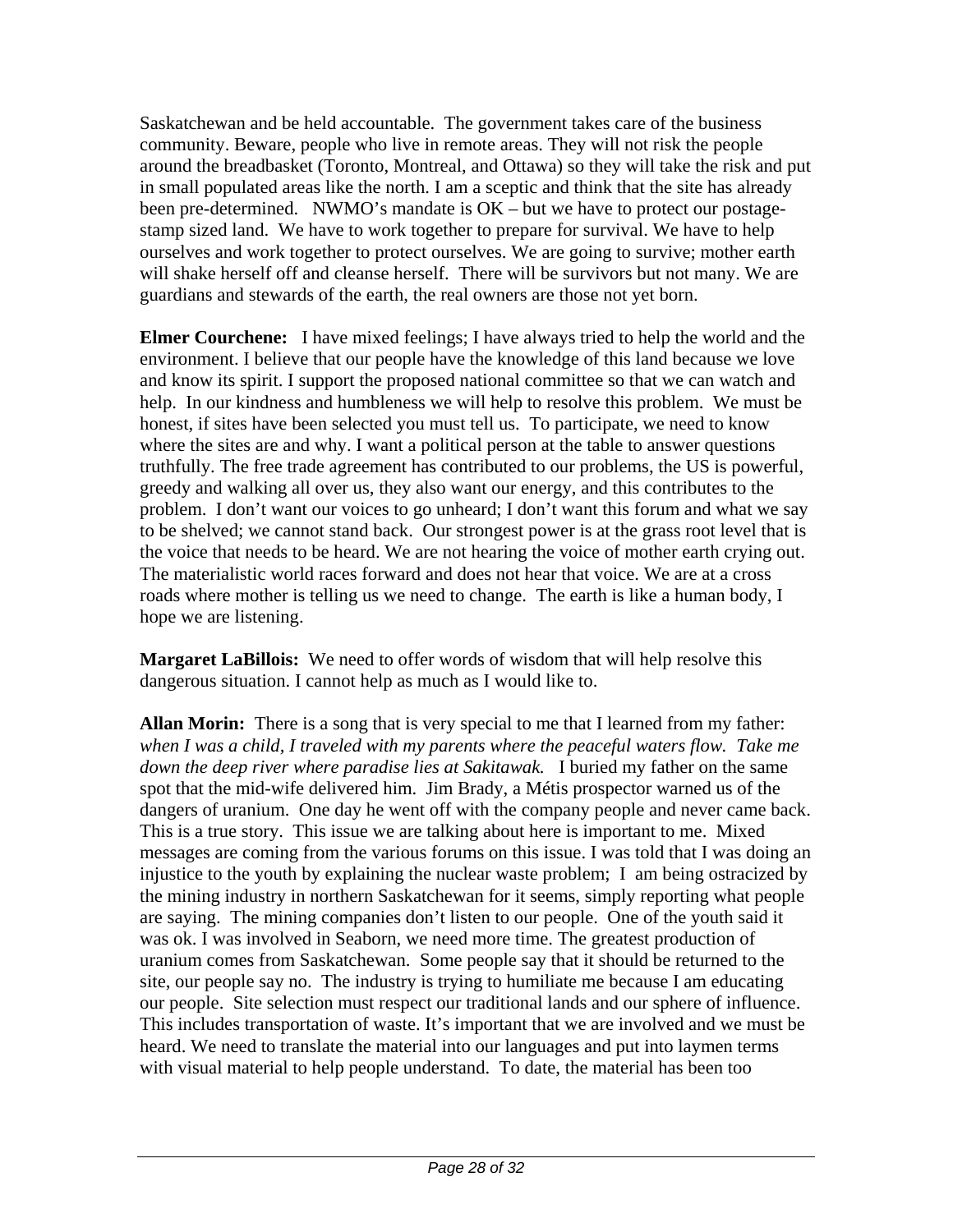technical, too scientific. It needs to be in Aboriginal languages and we need to work together to develop a framework for moving forward.

**Gordon Williams:** Regarding the questions that were originally posed at the beginning of this session, I don't yet know how many presentations were made to NWMO from Aboriginal peoples. All of the messages and submissions by Aboriginal peoples should be collated, there should be a second book presented that brings all of these voices together. This committee should come from this forum. We believe in the wampum, the two perspectives must be brought forward side by side. We have not been heard well enough as stewards. The fire people are starting to feel the heat of the fires they have started…maybe they will soon hear us. Cree prophecy helps us understand that we cannot eat money.

**Mary Richard:** I agree that we should have our perspective put in side by side in the main report. What you do is more powerful than what you say. By standing up I want Ms. Dowdeswell to understand the importance of what I am saying. Western science is not needed to make decisions; you can buy technicians but not good people. I call elders professionals, you have to play their game to get things done…our elders are professionals. We need to support our young people; we need short term action too. Your Board can take steps now to set up a committee from this forum. We need to ensure that there are no cutbacks to deal with this issue. There has to be enough money to do the right thing. We need to take action now to secure that long term solution. A scholarship must be set up to support young people in studying science. I had to learn from an elder about economic development from an Aboriginal perspective. Respect for the environment was the central teaching. We are not afraid of development; its how it's done to ensure the protection of the next seven generations. You have to respect money if you don't it will take over. It is powerful and will overtake you and make you greedy.

**Chris Lafontaine:** We need to see a parallel set of Aboriginal principles. I like the parallel idea, a national committee. We need to incorporate the importance of spirituality (not religions) in the decision making process. We need commitments to ongoing and meaningful participation spelled out by the NWMO.

**Quincey O' Keese:** We learned a lot here. I now realize that we are talking about the future of my children and grandchildren. I need to talk to youth back home to educate them about what it is, what it can do. Our youth are really smart; they must be given an opportunity. I invite the NWMO to come meet with the youth so that we can help others including non-native people

**Veronica McGuire:** I'm looking at the agenda, all I heard here is stories, they were nice but we did not help create solutions. What about other pollution? We need to think of it all.

**Cindy (Jayne) Atlookan:** I'm grateful for your stories and teachings. I've been deeply moved by what I've heard. We do need time to educate ourselves and our people back home. It is our responsibility to help our people back home to understand what this is all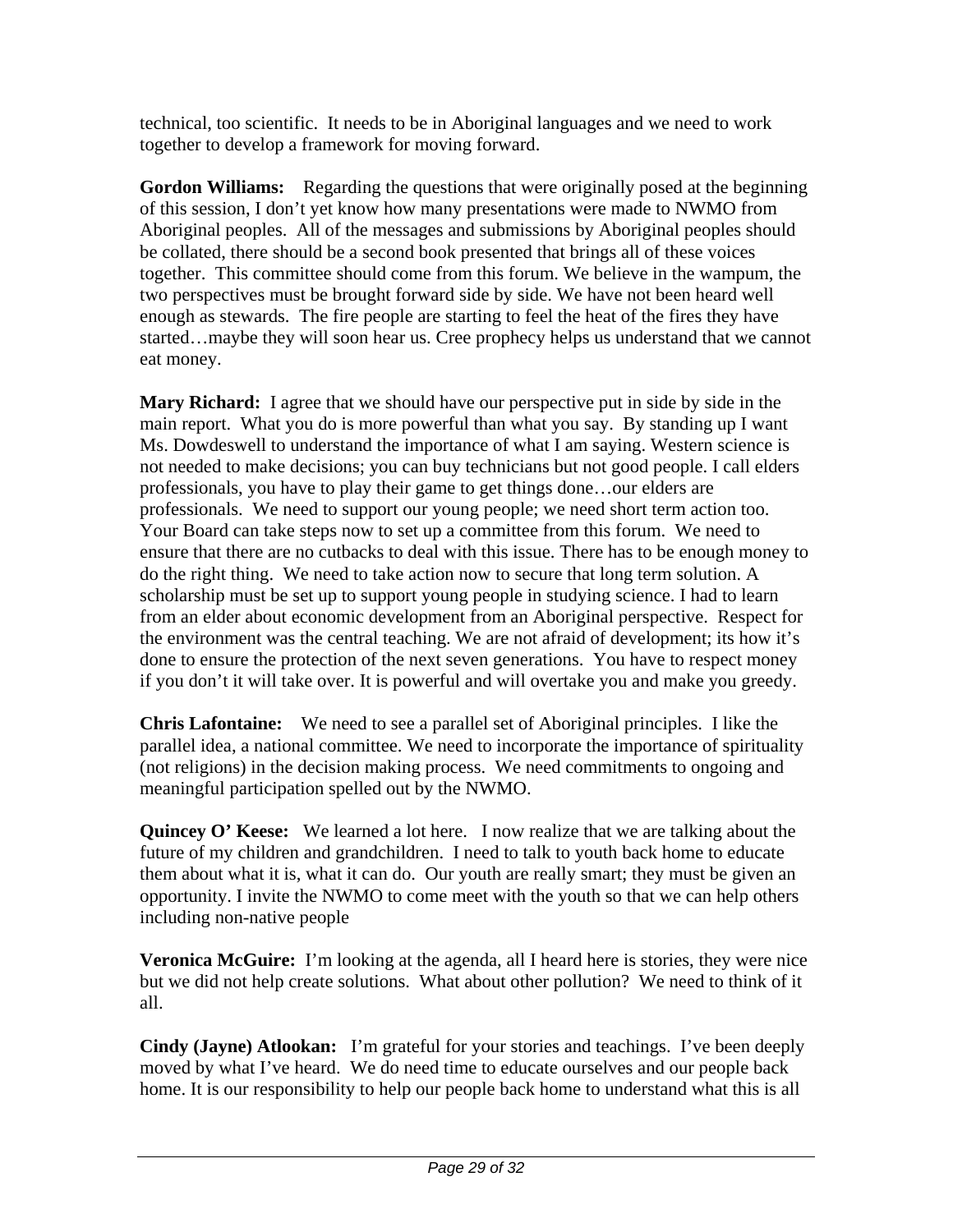about. We need the material Allan Morin mentioned. We didn't come here by chance; this is a very important issue, our children and our children's children will be touched by the outcome.

**Gitpu Nevin:** Everyone has spoken about the reality that our knowledge is not being used by mainstream. We don't hold all the answers – we need others too. We do not take care of our own land; our communities are full of garbage and dirt. We too need to take responsibility. We have to stop blaming and we have to work with others. We have been scientists for generations. It's how we use our knowledge that counts. The proposed council should work on all environmental issues – the nuclear waste issue is a small but important sub-set. We can help here and the NWMO should invite us to participate in the decision making process. If we can combine our gifts we can find a way to move forward together.

**Jesse Bercier:** I still don't know much but I want to learn more.

**Holly Labillois:** I don't know much more about NWMO or their plans, are you willing to work with the proposed aboriginal committee? (Question posed to Ms. Dowdeswell)

**Kona Williams:** I believe the stories are important, but we need to go beyond stories. We need more factual information also. I haven't learned much about NWMO, nuclear waste, or nuclear power. What I've learned is that people are afraid because they don't know. People need to learn, to understand, to know the risks so that good decisions can be made. Next time, the meeting needs to be more prepared. The proposed committee must be educated, we need to deal with the problem and not just stop producing waste.

**Melanie Nepinak:** The NWMO has good intentions but we need more time to learn and debate, and more information including the history of nuclear power development. A national aboriginal committee should be set up and be ongoing – educate itself and others – keeping new people coming in. It should include consideration of Aboriginal technology and insight to assist in reaching culturally sensitive decisions that honour the Aboriginal way.

**Billy Two Rivers:** We learn from stories, rap songs are also stories.

**Elizabeth Dowdeswell:** Thank you for your honesty. For three years we have worked in various ways with aboriginal peoples, ethical committee, national organizations, community visits. Common themes include  $- (1)$  the need for inclusivity; (2) a commitment to continuous learning; (3) time is required to learn about and reflect on this issue (including impact assessment, site selection etc.), (3) need to keep the long-term perspective; (4) need for monitoring over the long term; (5) need for collaborative decision-making. It is true that the NMWO can make choices without government on how we proceed together to find solutions and learn from each other. We will do that.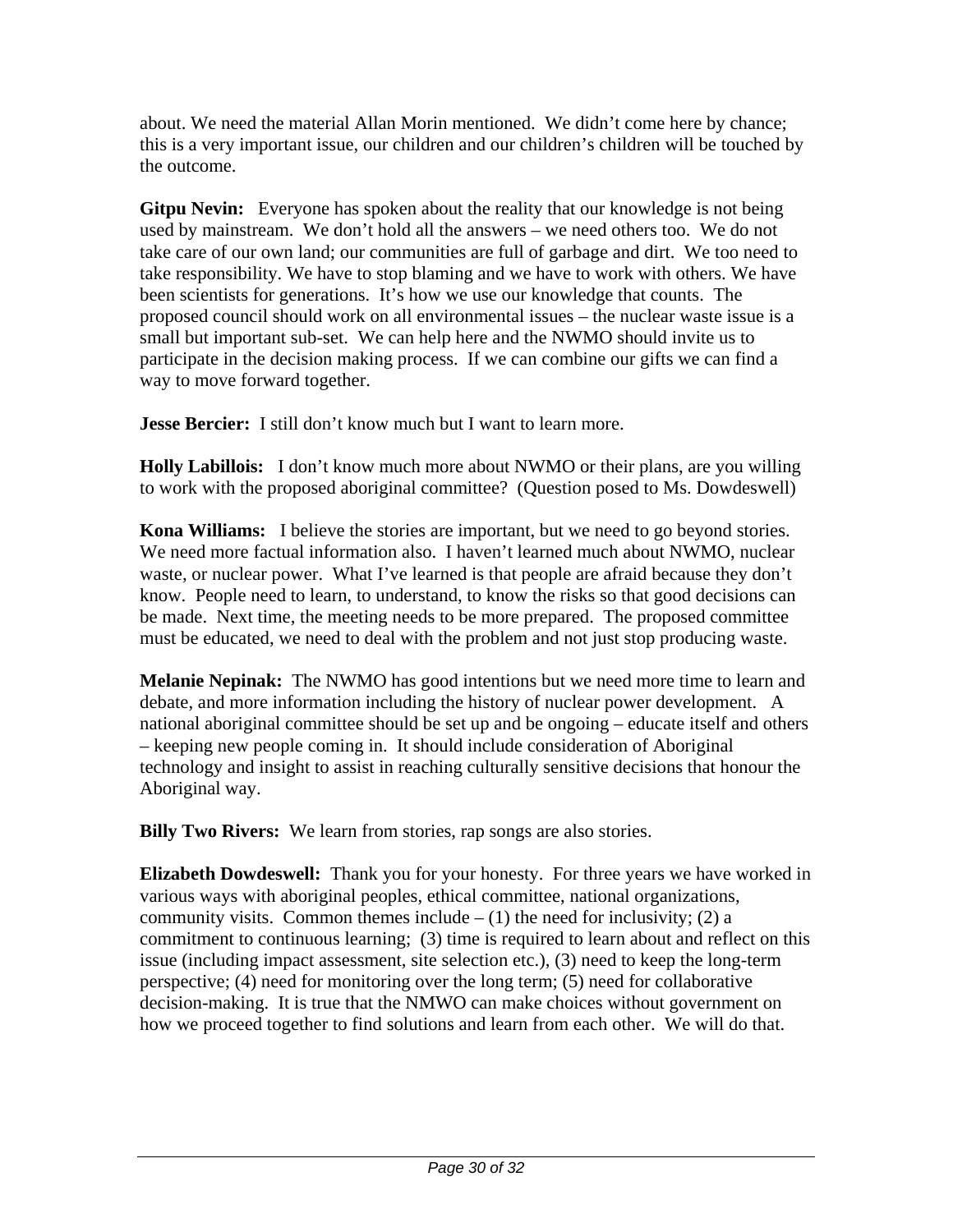**Jim Sinclair:** there is a gap with the young people; I hold some responsibility for not working enough with young people. Our stories are of great importance and we have a responsibility to teach them to the youth, whatever it takes.

**Veronica McGuire:** If you want to inform youth, do educational programs that appeal to young people.

### Closing

**Tony Hodge** offered a gift to thank everyone and recognize their contribution. The gifts were decorated with a 1976 Bill Reid (Haida Guai artist) design marking the opening of the Museum of Civilization. It is called "Children of the Raven" and reflects the Haida Legend of Origin – the discovery of mankind in a clamshell by Raven.

The closing was then lead by **Greg Meekis** with the **Ojibway-Cree Singers** from Ottawa.